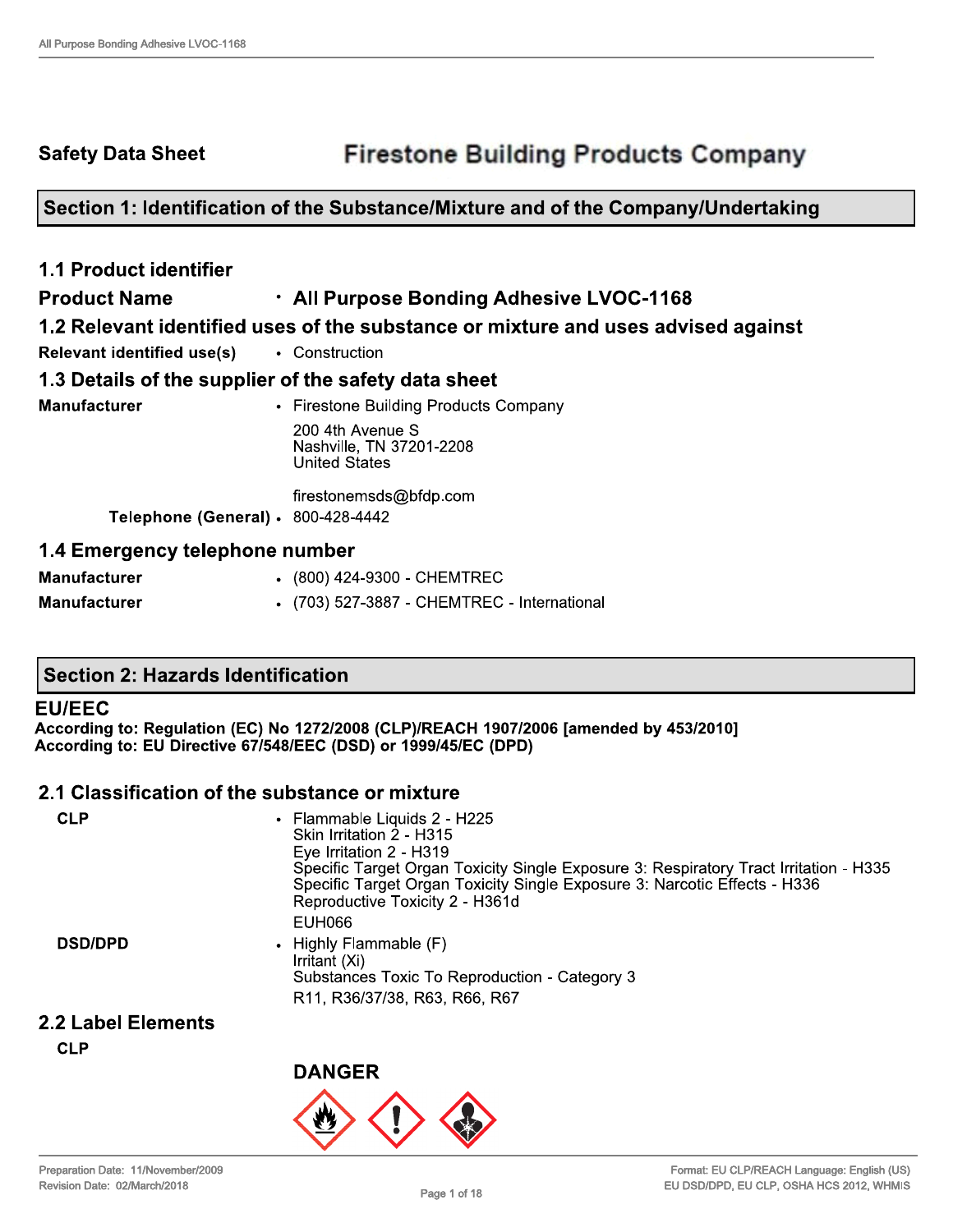|                                 | Hazard statements · H225 - Highly flammable liquid and vapour<br>H315 - Causes skin irritation<br>H319 - Causes serious eye irritation<br>H335 - May cause respiratory irritation<br>H336 - May cause drowsiness or dizziness<br>H361d - Suspected of damaging the unborn child.<br>EUH066 - Repeated exposure may cause skin dryness or cracking.                                                                                                                                                                                                                                                                                                                                                                                                                                                                                                                                                           |
|---------------------------------|--------------------------------------------------------------------------------------------------------------------------------------------------------------------------------------------------------------------------------------------------------------------------------------------------------------------------------------------------------------------------------------------------------------------------------------------------------------------------------------------------------------------------------------------------------------------------------------------------------------------------------------------------------------------------------------------------------------------------------------------------------------------------------------------------------------------------------------------------------------------------------------------------------------|
| <b>Precautionary statements</b> |                                                                                                                                                                                                                                                                                                                                                                                                                                                                                                                                                                                                                                                                                                                                                                                                                                                                                                              |
|                                 | <b>Prevention •</b> P201 - Obtain special instructions before use.<br>P202 - Do not handle until all safety precautions have been read and understood.<br>P210 - Keep away from heat, sparks, open flames and/or hot surfaces. - No smoking.<br>P233 - Keep container tightly closed.<br>P240 - Ground and/or bond container and receiving equipment.<br>P241 - Use explosion-proof electrical/ventilating/lighting/equipment.<br>P242 - Use only non-sparking tools.<br>P243 - Take precautionary measures against static discharge.<br>P261 - Avoid breathing mist/vapours/spray.<br>P264 - Wash thoroughly after handling.<br>P271 - Use only outdoors or in a well-ventilated area.<br>P280 - Wear protective gloves/protective clothing/eye protection/face protection.<br>P281 - Use personal protective equipment as required.                                                                        |
| <b>Response.</b>                | P370+P378 - In case of fire: Use appropriate media for extinction.<br>P304+P340 - IF INHALED: Remove victim to fresh air and keep at rest in a position<br>comfortable for breathing.<br>P312 - Call a POISON CENTER or doctor/physician if you feel unwell.<br>P303+P361+P353 - IF ON SKIN (or hair): Take off immediately all contaminated<br>clothing. Rinse skin with water/shower.<br>P321 - Specific treatment, see supplemental first aid information.<br>P332+P313 - If skin irritation occurs: Get medical advice/attention.<br>P362 - Take off contaminated clothing and wash before reuse.<br>P305+P351+P338 - IF IN EYES: Rinse cautiously with water for several minutes.<br>Remove contact lenses, if present and easy to do. Continue rinsing.<br>P337+P313 - If eye irritation persists: Get medical advice/attention.<br>P308+P313 - IF exposed or concerned: Get medical advice/attention. |
|                                 | Storage/Disposal . P233 - Keep container tightly closed.<br>P403+P235 - Store in a well-ventilated place. Keep cool.<br>P501 - Dispose of content and/or container in accordance with local, regional,<br>national, and/or international regulations.                                                                                                                                                                                                                                                                                                                                                                                                                                                                                                                                                                                                                                                        |
| <b>DSD/DPD</b>                  |                                                                                                                                                                                                                                                                                                                                                                                                                                                                                                                                                                                                                                                                                                                                                                                                                                                                                                              |
|                                 | <b>A A</b>                                                                                                                                                                                                                                                                                                                                                                                                                                                                                                                                                                                                                                                                                                                                                                                                                                                                                                   |
|                                 | Risk phrases · R11 - Highly flammable.<br>R36/37/38 - Irritating to eyes, respiratory system and skin.<br>R63 - Possible risk of harm to the unborn child.<br>R66 - Repeated exposure may cause skin dryness or cracking.<br>R67 - Vapours may cause drowsiness and dizziness.                                                                                                                                                                                                                                                                                                                                                                                                                                                                                                                                                                                                                               |
|                                 | Safety phrases • S9 - Keep container in a well ventilated place<br>S16 - Keep away from sources of ignition - No Smoking.<br>S26 - In case of contact with eyes, rinse immediately with plenty of water and seek<br>medical advice.<br>S37 - Wear suitable gloves.                                                                                                                                                                                                                                                                                                                                                                                                                                                                                                                                                                                                                                           |
| 2.3 Other Hazards               |                                                                                                                                                                                                                                                                                                                                                                                                                                                                                                                                                                                                                                                                                                                                                                                                                                                                                                              |
| <b>CLP</b>                      | • According to Regulation (EC) No. 1272/2008 (CLP) this material is considered<br>hazardous.                                                                                                                                                                                                                                                                                                                                                                                                                                                                                                                                                                                                                                                                                                                                                                                                                 |
| <b>DSD/DPD</b>                  | • According to European Directive 1999/45/EC this preparation is considered<br>dangerous.                                                                                                                                                                                                                                                                                                                                                                                                                                                                                                                                                                                                                                                                                                                                                                                                                    |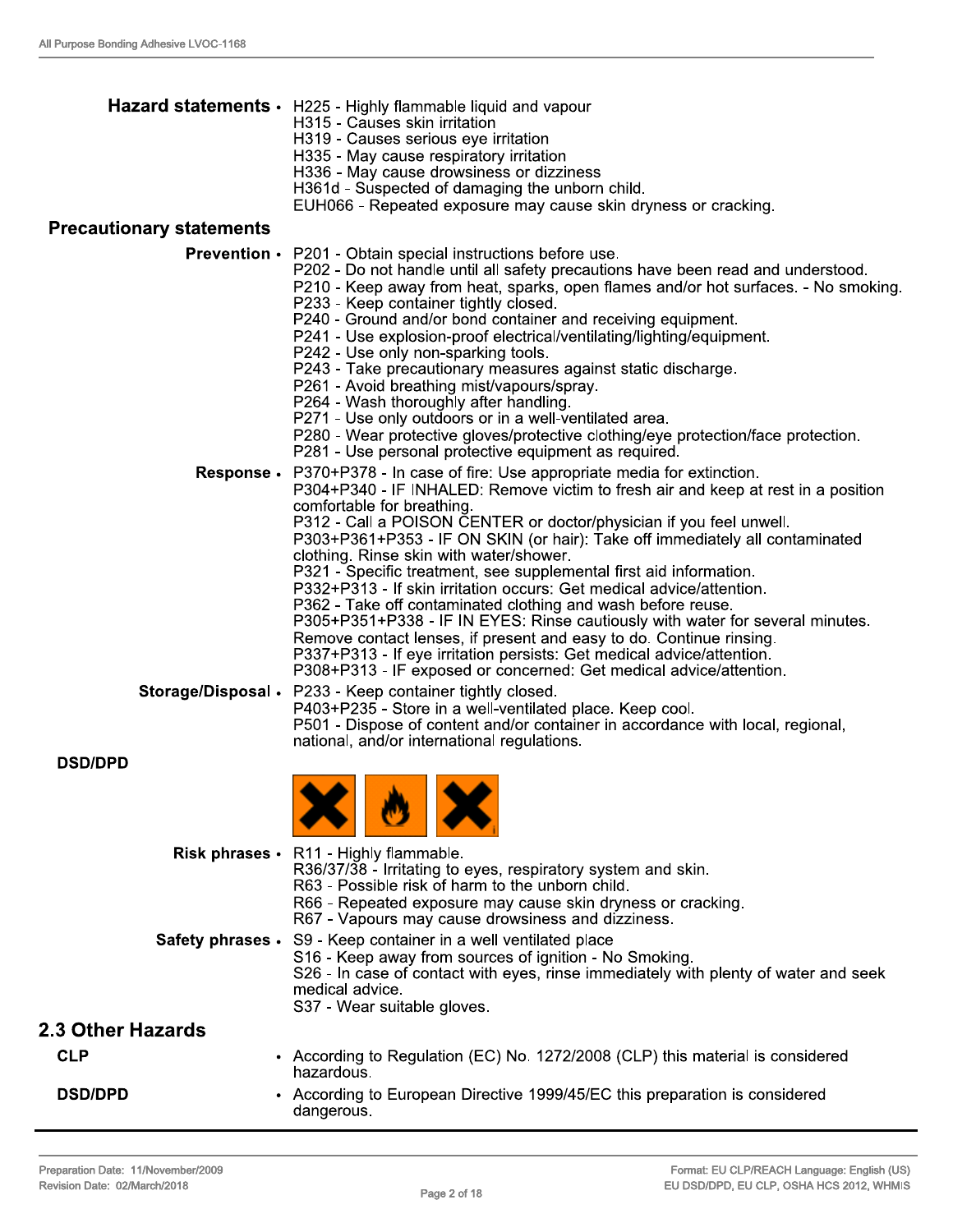7

# United States (US)<br>According to: OSHA 29 CFR 1910.1200 HCS

#### 2.1 Classification of the substance or mixture

| <b>OSHA HCS 2012</b> | • Flammable Liquids 2<br>Skin Irritation 2<br>Eye Irritation 2A<br>Specific Target Organ Toxicity Single Exposure 3: Respiratory Tract Irritation<br>Specific Target Organ Toxicity Single Exposure 3: Narcotic Effects<br>Reproductive Toxicity 2 |
|----------------------|----------------------------------------------------------------------------------------------------------------------------------------------------------------------------------------------------------------------------------------------------|
| 2.2 Label elements   |                                                                                                                                                                                                                                                    |
| <b>OSHA HCS 2012</b> |                                                                                                                                                                                                                                                    |

#### **DANGER**



|                                 | Hazard statements • Highly flammable liquid and vapour<br>Causes skin irritation                                                        |
|---------------------------------|-----------------------------------------------------------------------------------------------------------------------------------------|
|                                 | Causes serious eye irritation                                                                                                           |
|                                 | May cause respiratory irritation                                                                                                        |
|                                 | May cause drowsiness or dizziness                                                                                                       |
|                                 | Suspected of damaging fertility or the unborn child.                                                                                    |
| <b>Precautionary statements</b> |                                                                                                                                         |
|                                 | <b>Prevention •</b> Obtain special instructions before use.<br>De net handle until all octoby processions have been road and understood |

|                      | <b>Prevention</b> • Obtain special instructions before use.                                                                                  |
|----------------------|----------------------------------------------------------------------------------------------------------------------------------------------|
|                      | Do not handle until all safety precautions have been read and understood.                                                                    |
|                      | Keep away from heat, sparks, open flames and/or hot surfaces. - No smoking.                                                                  |
|                      | Keep container tightly closed.                                                                                                               |
|                      | Ground and/or bond container and receiving equipment.                                                                                        |
|                      | Use explosion-proof electrical/ventilating/lighting/equipment.                                                                               |
|                      | Use only non-sparking tools.                                                                                                                 |
|                      | Take precautionary measures against static discharge.                                                                                        |
|                      | Avoid breathing mist/vapours/spray.<br>Wash thoroughly after handling.                                                                       |
|                      | Use only outdoors or in a well-ventilated area.                                                                                              |
|                      | Wear protective gloves/protective clothing/eye protection/face protection.                                                                   |
|                      | Use personal protective equipment as required.                                                                                               |
| Response .           | In case of fire: Use appropriate media for extinction.                                                                                       |
|                      | IF INHALED: Remove victim to fresh air and keep at rest in a position comfortable for                                                        |
|                      | breathing.                                                                                                                                   |
|                      | Call a POISON CENTER or doctor/physician if you feel unwell.                                                                                 |
|                      | IF ON SKIN (or hair): Take off immediately all contaminated clothing. Rinse skin with                                                        |
|                      | water/shower.                                                                                                                                |
|                      | Specific treatment, see supplemental first aid information.                                                                                  |
|                      | If skin irritation occurs: Get medical advice/attention.                                                                                     |
|                      | Take off contaminated clothing and wash before reuse.<br>IF IN EYES: Rinse cautiously with water for several minutes. Remove contact lenses, |
|                      | if present and easy to do. Continue rinsing.                                                                                                 |
|                      | If eye irritation persists: Get medical advice/attention.                                                                                    |
|                      | IF exposed or concerned: Get medical advice/attention.                                                                                       |
| Storage/Disposal •   | Keep container tightly closed.                                                                                                               |
|                      | Store in a well-ventilated place. Keep cool.                                                                                                 |
|                      | Dispose of content and/or container in accordance with local, regional, national, and/or                                                     |
|                      | international regulations.                                                                                                                   |
| 2.3 Other hazards    |                                                                                                                                              |
| <b>OSHA HCS 2012</b> | • Under United States Regulations (29 CFR 1910.1200 - Hazard Communication                                                                   |
|                      | Standard), this product is considered hazardous.                                                                                             |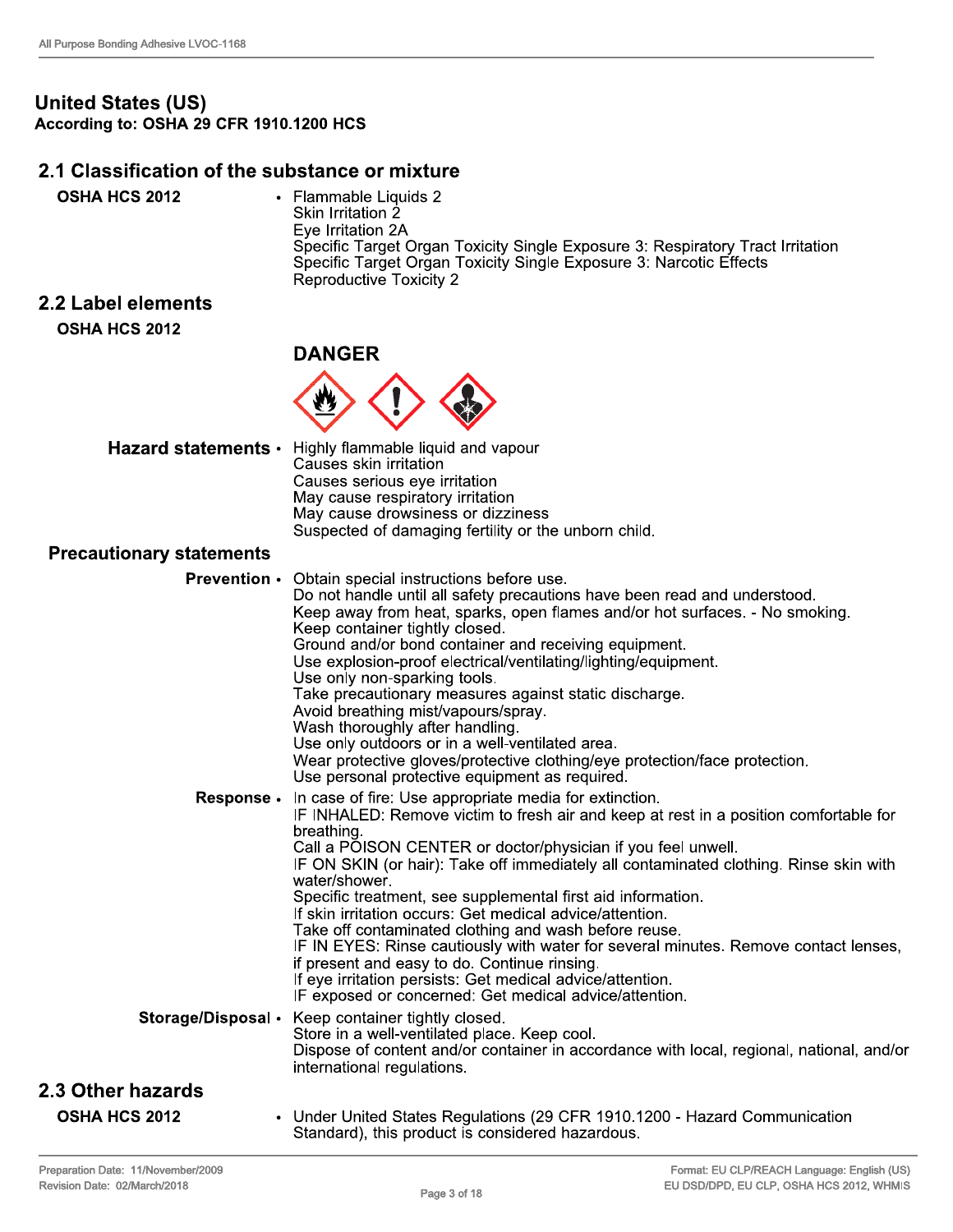#### Canada **According to: WHMIS**

#### 2.1 Classification of the substance or mixture

**WHMIS** 

• Flammable Liquids - B2 Other Toxic Effects - D2A Other Toxic Effects - D2B

#### 2.2 Label elements **WHMIS**



**WHMIS** 

Flammable Liquids - B2 Other Toxic Effects - D2A Other Toxic Effects - D2B

### 2.3 Other hazards

**WHMIS** 

In Canada, the product mentioned above is considered hazardous under the  $\bullet$ Workplace Hazardous Materials Information System (WHMIS).

See Section 12 for Ecological Information.

### **Section 3 - Composition/Information on Ingredients**

#### **3.1 Substances**

 $\bullet$ Material does not meet the criteria of a substance in accordance with Regulation (EC) No 1272/2008.

# **3.2 Mixtures**

| <b>Composition</b>                          |                                             |                         |                                                                                                           |                                                                                                                                                                                                                                                                      |                 |
|---------------------------------------------|---------------------------------------------|-------------------------|-----------------------------------------------------------------------------------------------------------|----------------------------------------------------------------------------------------------------------------------------------------------------------------------------------------------------------------------------------------------------------------------|-----------------|
| lChemical Name                              | <b>Identifiers</b>                          | $\frac{0}{0}$           | <b>LD50/LC50</b>                                                                                          | <b>Classifications According to</b><br><b>Requlation/Directive</b>                                                                                                                                                                                                   | <b>Comments</b> |
| 1-Chloro-4-<br>(trifluoromethyl)<br>benzene | CAS: 98-56-6<br>EC.<br>Number:202-<br>681-1 | 30%<br>TO.<br>60%       | Ingestion/Oral-Rat<br>$LD50 \cdot 13$ g/kg<br>Inhalation-Rat LC50 •<br>$22 \text{ g/m}^3$                 | EU DSD/DPD: Self Classified: Xi, R36/37/38<br>EU CLP: Self Classified: Eye Irrit. 2, H319; Skin<br>Irrit. 2, H315; STOT SE 3 - Resp. Irrit., H335<br>OSHA HCS 2012: Eye Irrit. 2A; Skin Irrit. 2; STOT<br>SE 3: Resp. Irrit.                                         | <b>NDA</b>      |
| Acetone                                     | CAS:67-64-1<br>EC.<br>Number:200-<br>662-2  | 10%<br><b>TO</b><br>40% | Inhalation-Rat LC50 •<br>50100 mg/m <sup>3</sup> 8 Hour<br>(s)<br>Ingestion/Oral-Rat<br>LD50 · 5800 mg/kg | EU DSD/DPD: EU CLP, Annex VI, Table 3.2: F,<br>R11; Xi, R36; R66; R67<br>EU CLP: Annex VI: Flam. Liq. 2, H225; Eye Irrit.<br>2, H319; STOT SE 3: Narc., H336; EUH066<br>OSHA HCS 2012: Flam. Liq. 2; Eye Irrit. 2A;<br>STOT SE 3: Narc.                              | <b>NDA</b>      |
| Acetic acid, methyl<br>ester                | CAS:79-20-9<br>EC.<br>Number: 201-<br>185-2 | 1%<br><b>TO</b><br>15%  | Ingestion/Oral-Rat<br>$LD50 \rightarrow 5$ g/kg<br>Skin-Rabbit LD50 • >5<br>g/kg                          | EU DSD/DPD: EU CLP, Annex VI, Table 3.2: F,<br>R11; Xi, R36; R66; R67<br>EU CLP: Annex VI: Flam. Liq. 2, H225; Eye Irrit.<br>2, H319; STOT SE 3: Narc., H336; EUH066<br>OSHA HCS 2012: Flam. Liq. 2; Eye Irrit. 2; Skin<br>Irrit. 2; STOT RE 3: Narc. & Resp. Irrit. | <b>NDA</b>      |
|                                             |                                             |                         |                                                                                                           | EU DSD/DPD: EU CLP, Annex VI, Table 3.2: F,                                                                                                                                                                                                                          |                 |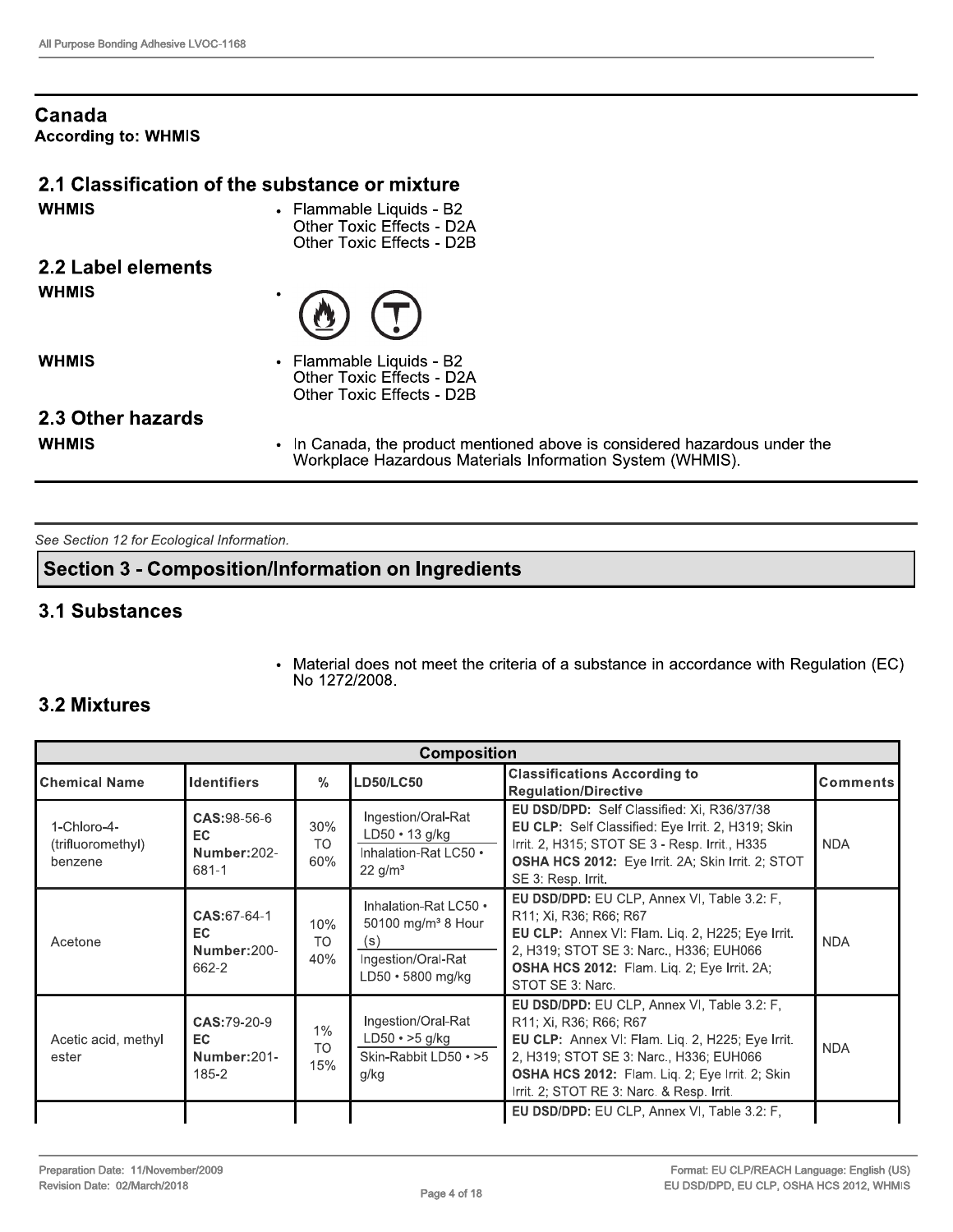| <b>Toluene</b> | CAS: 108-88-3<br>EC.<br>Number:203-<br>625-9 | $1\%$<br>TO<br>7% | Ingestion/Oral-Rat<br>LD50 · 636 mg/kg<br>Inhalation-Rat LC50 .<br>49 $g/m3$ 4 Hour(s)<br>Skin-Rabbit LD50 .<br>14100 µL/kg | R11; Repr.Cat.3, R63; Xn, R48/20, R65; Xi, R38;<br>R67<br><b>EU CLP:</b> Annex VI: Flam. Liq. 2, H225; Repr. 2,<br>H361d; Asp. Tox. 1, H304; STOT RE 2, H373;<br>Skin Irrit. 2, H315; STOT SE 3: Narc., H336<br><b>OSHA HCS 2012:</b> Flam. Lig. 2; Repr. 2; Acute<br>Tox. 4 (Oral); STOT SE 3: Narc.; Asp. Tox. 1; Eye  <br>Irrit, 2B | <b>NDA</b> |
|----------------|----------------------------------------------|-------------------|-----------------------------------------------------------------------------------------------------------------------------|----------------------------------------------------------------------------------------------------------------------------------------------------------------------------------------------------------------------------------------------------------------------------------------------------------------------------------------|------------|
|----------------|----------------------------------------------|-------------------|-----------------------------------------------------------------------------------------------------------------------------|----------------------------------------------------------------------------------------------------------------------------------------------------------------------------------------------------------------------------------------------------------------------------------------------------------------------------------------|------------|

See Section 11 for Toxicological Information.

#### **Section 4 - First Aid Measures**

#### 4.1 Description of first aid measures

| <b>Inhalation</b>                                               | • IF INHALED: Remove victim to fresh air and keep at rest in a position comfortable for<br>breathing. Administer oxygen if breathing is difficult. Give artificial respiration if victim<br>is not breathing. |  |
|-----------------------------------------------------------------|---------------------------------------------------------------------------------------------------------------------------------------------------------------------------------------------------------------|--|
| <b>Skin</b>                                                     | • IF ON SKIN: Wash with plenty of soap and water. If skin irritation occurs: Get medical<br>advice/attention. Take off contaminated clothing and wash before reuse.                                           |  |
| Eye                                                             | • In case of contact with substance, immediately flush eyes with running water for at<br>least 20 minutes. If eye irritation persists: Get medical advice/attention.                                          |  |
| Ingestion                                                       | • If swallowed, do NOT induce vomiting unless directed to do so by medical personnel.<br>Get medical attention immediately.                                                                                   |  |
| 4.2 Most important symptoms and effects, both acute and delayed |                                                                                                                                                                                                               |  |
|                                                                 | • Refer to Section 11 - Toxicological Information.                                                                                                                                                            |  |
|                                                                 | 4.3 Indication of any immediate medical attention and special treatment needed                                                                                                                                |  |

**Notes to Physician** • All treatments should be based on observed signs and symptoms of distress in the patient. Consideration should be given to the possibility that overexposure to materials other than this product may have occurred.

**Section 5 - Firefighting Measures** 

#### 5.1 Extinguishing media

|                                                     | Suitable Extinguishing Media • CAUTION: For mixtures containing a high percentage of an alcohol or polar solvent,<br>alcohol-resistant foam may be more effective.<br>LARGE FIRES: Water spray, fog or alcohol-resistant foam.<br>SMALL FIRES: Dry chemical, CO2, water spray or alcohol-resistant foam.                                                                                                                                                                                                                                                                              |
|-----------------------------------------------------|---------------------------------------------------------------------------------------------------------------------------------------------------------------------------------------------------------------------------------------------------------------------------------------------------------------------------------------------------------------------------------------------------------------------------------------------------------------------------------------------------------------------------------------------------------------------------------------|
| <b>Unsuitable Extinguishing</b><br>Media            | • None known.                                                                                                                                                                                                                                                                                                                                                                                                                                                                                                                                                                         |
|                                                     | 5.2 Special hazards arising from the substance or mixture                                                                                                                                                                                                                                                                                                                                                                                                                                                                                                                             |
| <b>Unusual Fire and Explosion</b><br><b>Hazards</b> | • HIGHLY FLAMMABLE: Will be easily ignited by heat, sparks or flames.<br>Containers may explode when heated.<br>Vapor explosion hazard indoors, outdoors or in sewers.<br>Many liquids are lighter than water.<br>Most vapors are heavier than air. They will spread along ground and collect in low or<br>confined areas (sewers, basements, tanks).<br>Runoff to sewer may create fire or explosion hazard.<br>Vapors may form explosive mixtures with air.<br>Vapors may travel to source of ignition and flash back.<br>Dried solids can burn and release toxic fumes and vapors. |
| <b>Hazardous Combustion</b><br><b>Products</b>      | • Carbon dioxide, carbon monoxide, oxides of nitrogen, hydrogen chloride, various<br>hydrocarbons, phenols, acrid smoke and irritating fumes.                                                                                                                                                                                                                                                                                                                                                                                                                                         |
| 5.3 Advice for firefighters                         |                                                                                                                                                                                                                                                                                                                                                                                                                                                                                                                                                                                       |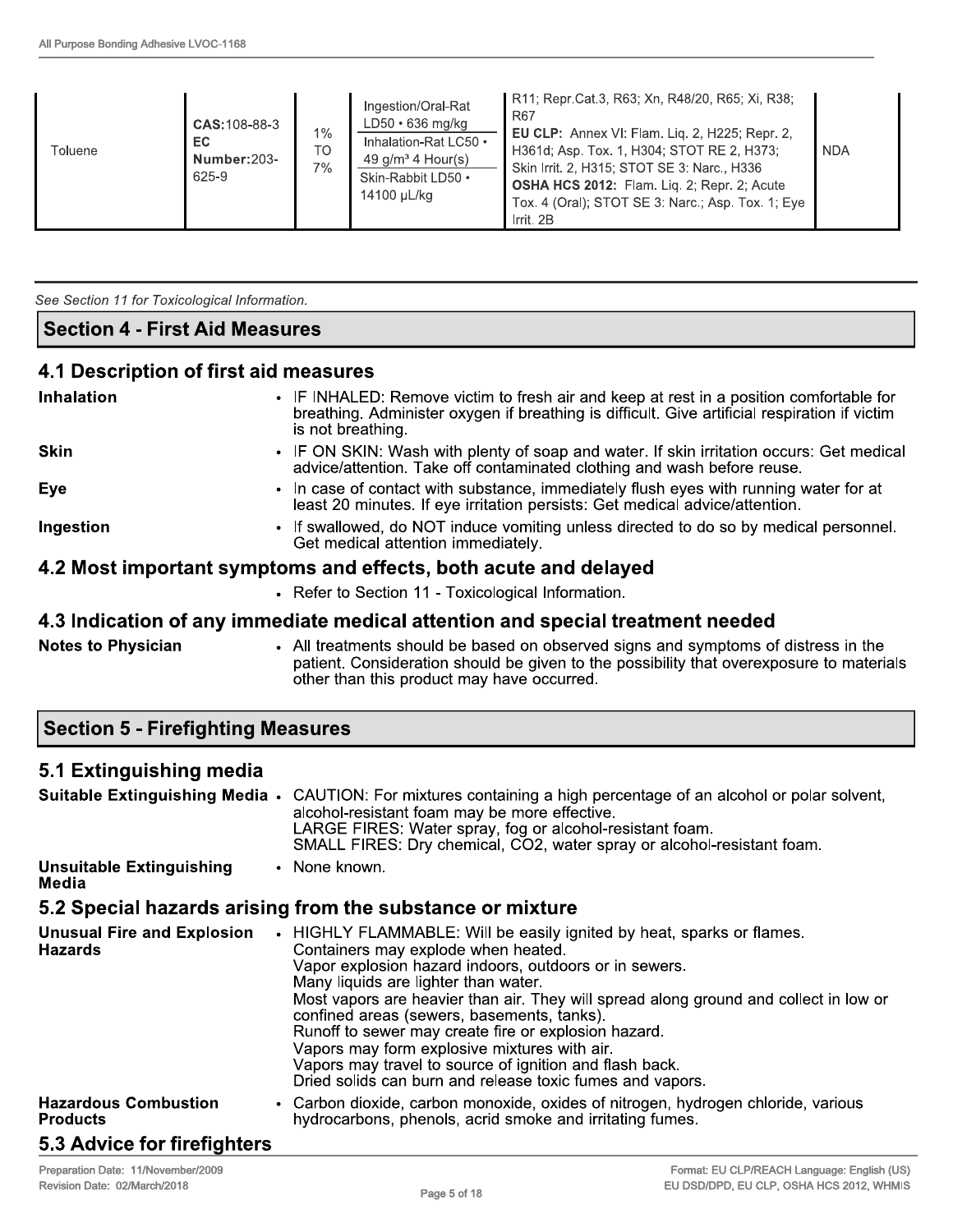• No action shall be taken involving any personal risk or without suitabletraining. Move containers from fire area if you can do it without risk. Structural firefighters' protective clothing will only provide limited protection. Wear chemical protective clothing that is specifically recommended by the manufacturer. It may provide little or no thermal protection. Wear positive pressure self-contained breathing apparatus (SCBA).

#### **Section 6 - Accidental Release Measures**

#### 6.1 Personal precautions, protective equipment and emergency procedures

| <b>Personal Precautions</b> | • Ventilate enclosed areas. Wear appropriate protective clothing. Do not touch or walk<br>through spilled material.                                                                                                                                                                                                                                                                                                                                                                                                                                                                                                                 |
|-----------------------------|-------------------------------------------------------------------------------------------------------------------------------------------------------------------------------------------------------------------------------------------------------------------------------------------------------------------------------------------------------------------------------------------------------------------------------------------------------------------------------------------------------------------------------------------------------------------------------------------------------------------------------------|
| <b>Emergency Procedures</b> | • ELIMINATE all ignition sources (no smoking, flares, sparks or flames in immediate<br>area). As an immediate precautionary measure, isolate spill or leak area for at least<br>50 meters (150 feet) in all directions. If tank, rail car or tank truck is involved in a fire,<br>ISOLATE for 800 meters (1/2 mile) in all directions; also, consider initial evacuation for<br>800 meters (1/2 mile) in all directions. LARGE SPILL: Consider initial downwind<br>evacuation for at least 300 meters (1000 feet) Keep out of low areas. Stay upwind.<br>Keep unauthorized personnel away. Ventilate closed spaces before entering. |

#### **6.2 Environmental precautions**

• Prevent entry into waterways, sewers, basements or confined areas.

#### 6.3 Methods and material for containment and cleaning up

| Containment/Clean-up | • Stop leak if you can do it without risk.                                                                                   |
|----------------------|------------------------------------------------------------------------------------------------------------------------------|
| <b>Measures</b>      | A vapor suppressing foam may be used to reduce vapors.                                                                       |
|                      | Absorb with liquid-binding material (sand, diatomite, acid binders, universal binders,<br>sawdust).                          |
|                      | Use clean non-sparking tools to collect absorbed material.<br>All equipment used when handling the product must be grounded. |

#### 6.4 Reference to other sections

• Refer to Section 8 - Exposure Controls/Personal Protection and Section 13 - Disposal Considerations.

#### **Section 7 - Handling and Storage**

#### 7.1 Precautions for safe handling

**Handling** 

Keep away from fire. Keep away from heat and sparks. Do not eat, drink or smoke when using this product. After handling wash hands thoroughly. Prevent formation of aerosols. All equipment used when handling the product must be grounded. Bond and ground all transfer containers and equipment. Take precautionary measures against static charges. Containers, even those that have been emptied, can contain explosive vapors. Do not cut, drill, grind, weld or perform similar operations near container.

#### 7.2 Conditions for safe storage, including any incompatibilities

**Storage** 

- Store in a cool, dry place. Store in a well-ventilated place. Keep container tightly closed. Keep away from fire.
- 7.3 Specific end use(s)
- Refer to Section 1.2 Relevant identified uses.

# **Section 8 - Exposure Controls/Personal Protection**

#### **8.1 Control parameters**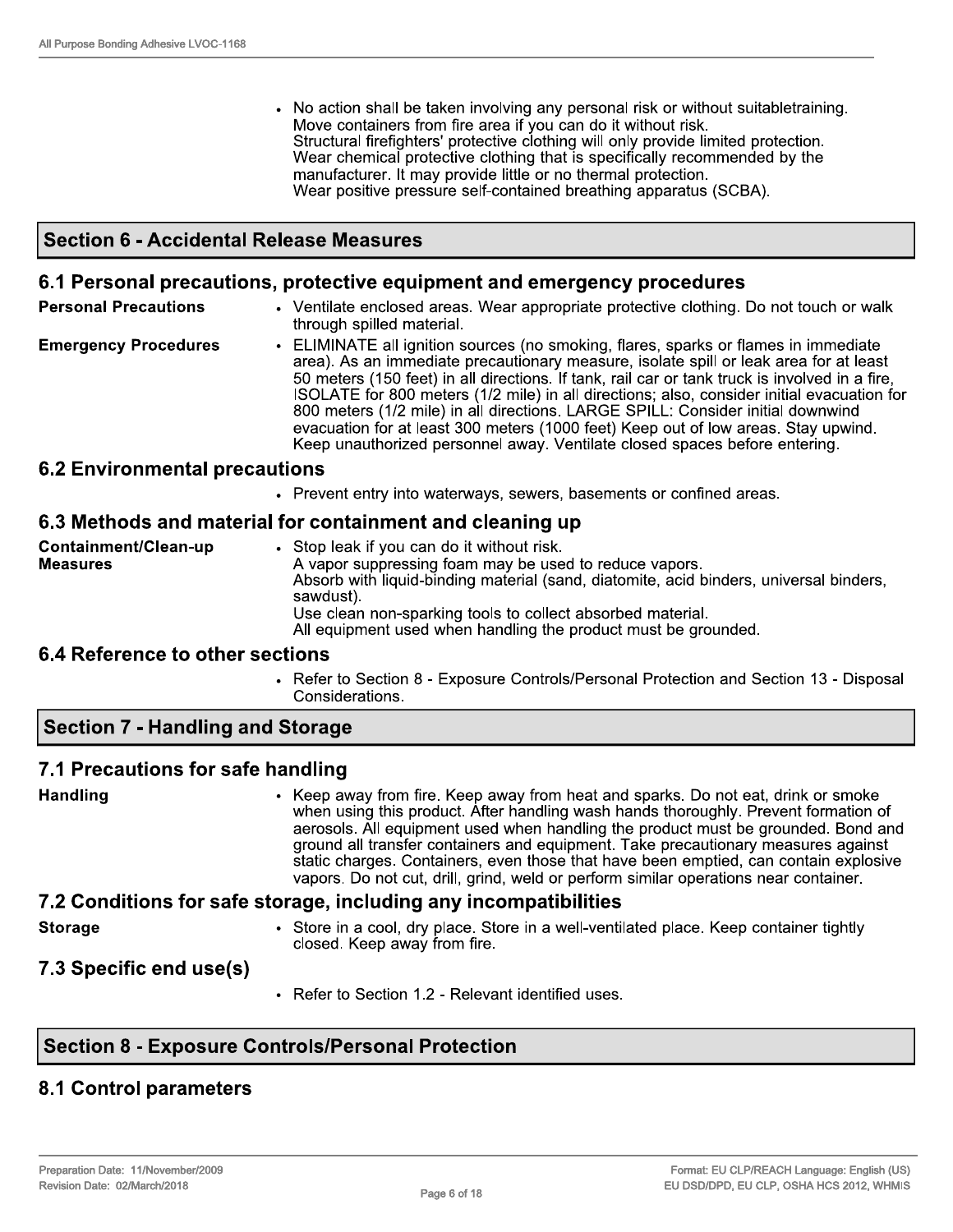|                                                        |               |                                               | <b>Exposure Limits/Guidelines</b>          |                                   |                                 |                                                                       |
|--------------------------------------------------------|---------------|-----------------------------------------------|--------------------------------------------|-----------------------------------|---------------------------------|-----------------------------------------------------------------------|
|                                                        | Result        | <b>ACGIH</b>                                  | <b>Canada Alberta</b>                      | <b>Canada British</b><br>Columbia | <b>Canada Manitoba</b>          | <b>Canada New</b><br><b>Brunswick</b>                                 |
| Toluene<br>$(108-88-3)$                                | TWAs          | 20 ppm TWA                                    | 50 ppm TWA; 188<br>mg/m3 TWA               | 20 ppm TWA                        | 20 ppm TWA                      | 50 ppm TWA; 188<br>mg/m3 TWA                                          |
| Acetic acid, methyl                                    | <b>STELs</b>  | 250 ppm STEL                                  | 250 ppm STEL; 757<br>mg/m3 STEL            | 250 ppm STEL                      | 250 ppm STEL                    | 250 ppm STEL; 757<br>mg/m3 STEL                                       |
| ester<br>$(79-20-9)$                                   | TWAs          | 200 ppm TWA                                   | 200 ppm TWA; 606<br>mg/m3 TWA              | 200 ppm TWA                       | 200 ppm TWA                     | 200 ppm TWA; 606<br>mg/m3 TWA                                         |
| Acetone                                                | <b>STELs</b>  | 750 ppm STEL                                  | 750 ppm STEL; 1800<br>mg/m3 STEL           | 500 ppm STEL                      | 750 ppm STEL                    | 750 ppm STEL; 1782<br>mg/m3 STEL                                      |
| $(67-64-1)$                                            | TWAs          | 500 ppm TWA                                   | 500 ppm TWA; 1200<br>mg/m3 TWA             | 250 ppm TWA                       | 500 ppm TWA                     | 500 ppm TWA; 1188<br>mg/m3 TWA                                        |
|                                                        |               |                                               | <b>Exposure Limits/Guidelines (Con't.)</b> |                                   |                                 |                                                                       |
|                                                        | <b>Result</b> | <b>Canada Northwest</b><br><b>Territories</b> | <b>Canada Nova Scotia</b>                  | <b>Canada Nunavut</b>             | <b>Canada Ontario</b>           | <b>Canada Quebec</b>                                                  |
| Toluene                                                | <b>STELs</b>  | 150 ppm STEL; 560<br>mg/m3 STEL               | Not established                            | 150 ppm STEL; 560<br>mg/m3 STEL   | Not established                 | Not established                                                       |
| $(108-88-3)$                                           | <b>TWAs</b>   | 100 ppm TWA; 375<br>mg/m3 TWA                 | 20 ppm TWA                                 | 100 ppm TWA; 375<br>mg/m3 TWA     | 20 ppm TWA                      | 50 ppm TWAEV; 188<br>mg/m3 TWAEV                                      |
| Acetic acid, methyl                                    | <b>STELs</b>  | 250 ppm STEL; 760<br>mg/m3 STEL               | 250 ppm STEL                               | 250 ppm STEL; 760<br>mg/m3 STEL   | 250 ppm STEL                    | 250 ppm STEV; 757<br>mg/m3 STEV                                       |
| ester<br>$(79-20-9)$                                   | <b>TWAs</b>   | 200 ppm TWA; 605<br>mg/m3 TWA                 | 200 ppm TWA                                | 200 ppm TWA; 605<br>mg/m3 TWA     | 200 ppm TWA                     | 200 ppm TWAEV;<br>606 mg/m3 TWAEV                                     |
| Acetone                                                | <b>STELs</b>  | 1250 ppm STEL; 2970<br>mg/m3 STEL             | 750 ppm STEL                               | 1250 ppm STEL;<br>2970 mg/m3 STEL | 750 ppm STEL                    | 1000 ppm STEV;<br>2380 mg/m3 STEV                                     |
| $(67-64-1)$                                            | <b>TWAs</b>   | 1000 ppm TWA; 2370<br>mg/m3 TWA               | 500 ppm TWA                                | 1000 ppm TWA; 2370<br>mg/m3 TWA   | 500 ppm TWA                     | 500 ppm TWAEV;<br>1190 mg/m3 TWAEV                                    |
|                                                        |               |                                               | <b>Exposure Limits/Guidelines (Con't.)</b> |                                   |                                 |                                                                       |
|                                                        |               | Canada                                        |                                            | <b>Denmark</b>                    | <b>Europe</b>                   | <b>Germany DFG</b>                                                    |
|                                                        | Result        | Saskatchewan                                  | <b>Canada Yukon</b>                        |                                   |                                 |                                                                       |
|                                                        | <b>STELs</b>  | Not established                               | 150 ppm STEL; 560<br>mg/m3 STEL            | Not established                   | 100 ppm STEL; 384<br>mg/m3 STEL | Not established                                                       |
|                                                        | TWAs          | 50 ppm TWA                                    | 100 ppm TWA; 375<br>mg/m3 TWA              | 25 ppm TWA; 94<br>mg/m3 TWA       | 50 ppm TWA; 192<br>mg/m3 TWA    | Not established                                                       |
| $(108-88-3)$                                           |               | Ceilings Not established                      | Not established                            | Not established                   | Not established                 | 200 ppm Peak; 760<br>mg/m3 Peak                                       |
|                                                        | <b>MAKs</b>   | Not established                               | Not established                            | Not established                   | Not established                 | 50 ppm TWA MAK;<br>190 mg/m3 TWA<br><b>MAK</b>                        |
|                                                        | TWAs          | 200 ppm TWA                                   | 200 ppm TWA; 610<br>mg/m3 TWA              | 150 ppm TWA; 455<br>mg/m3 TWA     | Not established                 | Not established                                                       |
|                                                        | <b>STELs</b>  | Not established                               | 250 ppm STEL; 760<br>mg/m3 STEL            | Not established                   | Not established                 | Not established                                                       |
|                                                        |               | Ceilings   Not established                    | Not established                            | Not established                   | Not established                 | mg/m3 Peak                                                            |
| Toluene<br>Acetic acid, methyl<br>ester<br>$(79-20-9)$ | MAKs          | Not established                               | Not established                            | Not established                   | Not established                 | 400 ppm Peak; 1240<br>100 ppm TWA MAK;<br>310 mg/m3 TWA<br><b>MAK</b> |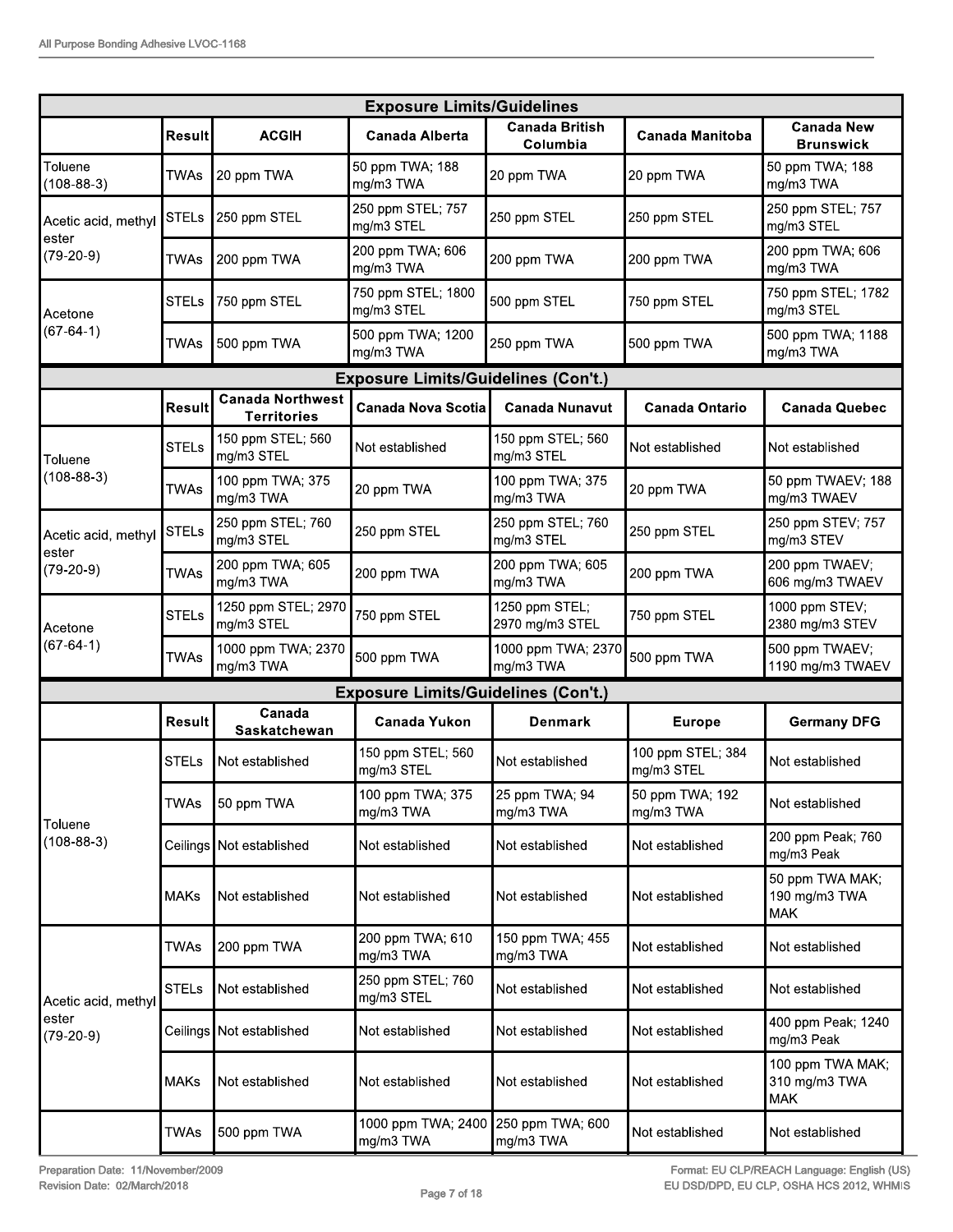| ∥Acetone<br>$(67-64-1)$   | <b>STELs</b>                   | Not established            |                                              | 1250 ppm STEL;<br>3000 mg/m3 STEL          | Not established              | Not established | Not established                                  |  |
|---------------------------|--------------------------------|----------------------------|----------------------------------------------|--------------------------------------------|------------------------------|-----------------|--------------------------------------------------|--|
|                           |                                | Ceilings   Not established |                                              | Not established                            | Not established              | Not established | 1000 ppm Peak; 2400<br>mg/m3 Peak                |  |
|                           | <b>MAKs</b><br>Not established |                            |                                              | Not established                            | Not established              | Not established | 500 ppm TWA MAK;<br>1200 mg/m3 TWA<br><b>MAK</b> |  |
|                           |                                |                            |                                              | <b>Exposure Limits/Guidelines (Con't.)</b> |                              |                 |                                                  |  |
|                           |                                |                            | <b>Result</b>                                |                                            | <b>NIOSH</b>                 |                 | <b>OSHA</b>                                      |  |
|                           |                                |                            | Ceilings                                     | Not established                            |                              |                 |                                                  |  |
| Toluene<br>(108-88-3)     |                                |                            | TWAs                                         |                                            | 100 ppm TWA; 375 mg/m3 TWA   |                 | 200 ppm TWA                                      |  |
|                           |                                |                            | <b>STELs</b><br>150 ppm STEL; 560 mg/m3 STEL |                                            |                              | Not established |                                                  |  |
| Acetic acid, methyl ester |                                |                            | TWAs                                         |                                            | 200 ppm TWA; 610 mg/m3 TWA   |                 | 200 ppm TWA; 610 mg/m3 TWA                       |  |
| (79-20-9)                 |                                |                            | <b>STELs</b>                                 |                                            | 250 ppm STEL; 760 mg/m3 STEL |                 | Not established                                  |  |
| Acetone<br>$(67-64-1)$    |                                | TWAs                       | 250 ppm TWA; 590 mg/m3 TWA                   |                                            | 1000 ppm TWA; 2400 mg/m3 TWA |                 |                                                  |  |

# **Exposure Control Notations**

**Germany TRGS** 

•Toluene (108-88-3): Skin: (skin notation)

#### **Germany DFG**

•Acetone (67-64-1): Pregnancy: (classification not yet possible)

•Toluene (108-88-3): Pregnancy: (no risk to embryo/fetus if exposure limits adhered to) | Skin: (skin notation)

• Acetic acid, methyl ester (79-20-9): Pregnancy: (no risk to embryo/fetus if exposure limits adhered to)

### **8.2 Exposure controls**

| <b>Engineering</b><br><b>Measures/Controls</b>                        |                        | • Good general ventilation should be used. Ventilation rates should be matched to<br>conditions. If applicable, use process enclosures, local exhaust ventilation, or other<br>engineering controls to maintain airborne levels below recommended exposure limits.<br>If exposure limits have not been established, maintain airborne levels to an acceptable<br>level. Use explosion-proof electrical/ventilating/lighting/equipment. |
|-----------------------------------------------------------------------|------------------------|----------------------------------------------------------------------------------------------------------------------------------------------------------------------------------------------------------------------------------------------------------------------------------------------------------------------------------------------------------------------------------------------------------------------------------------|
| <b>Personal Protective Equipment</b>                                  |                        |                                                                                                                                                                                                                                                                                                                                                                                                                                        |
| <b>Respiratory</b>                                                    |                        | • In case of insufficient ventilation, wear suitable respiratory equipment. Follow the<br>OSHA respirator regulations found in 29 CFR 1910.134 or European Standard EN 149.<br>Use a NIOSH/MSHA or European Standard EN 149 approved respirator if exposure<br>limits are exceeded or symptoms are experienced.                                                                                                                        |
| Eye/Face                                                              | • Wear splash goggles. |                                                                                                                                                                                                                                                                                                                                                                                                                                        |
| <b>Skin/Body</b>                                                      |                        | • Wear clothing and footwear that cannot be penetrated by chemicals or oil.                                                                                                                                                                                                                                                                                                                                                            |
| <b>General Industrial Hygiene</b><br><b>Considerations</b>            | safety practice.       | • Avoid contact with skin, eyes or clothing. Keep away from food, drink and animal<br>feeding stuffs. Wash thoroughly with soap and water after handling and before eating,<br>drinking, or using tobacco. Handle in accordance with good industrial hygiene and                                                                                                                                                                       |
| <b>Environmental Exposure</b><br><b>Controls</b>                      |                        | • Follow best practice for site management and disposal of waste. Controls should be<br>engineered to prevent release to the environment, including procedures to prevent<br>spills, atmospheric release and release to waterways.                                                                                                                                                                                                     |
| Key to abbreviations                                                  |                        |                                                                                                                                                                                                                                                                                                                                                                                                                                        |
| ACGIH = American Conference of Governmental Industrial Hygiene        |                        | = Short Term Exposure Value<br>STEV                                                                                                                                                                                                                                                                                                                                                                                                    |
| NIOSH = National Institute of Occupational Safety and Health          |                        | <b>TWAEV</b> = Time-Weighted Average Exposure Value                                                                                                                                                                                                                                                                                                                                                                                    |
| OSHA = Occupational Safety and Health Administration                  |                        | $=$ Time-Weighted Averages are based on 8h/day, 40h/week<br><b>TWA</b><br>exposures                                                                                                                                                                                                                                                                                                                                                    |
| STEL = Short Term Exposure Limits are based on 15-minute<br>exposures |                        |                                                                                                                                                                                                                                                                                                                                                                                                                                        |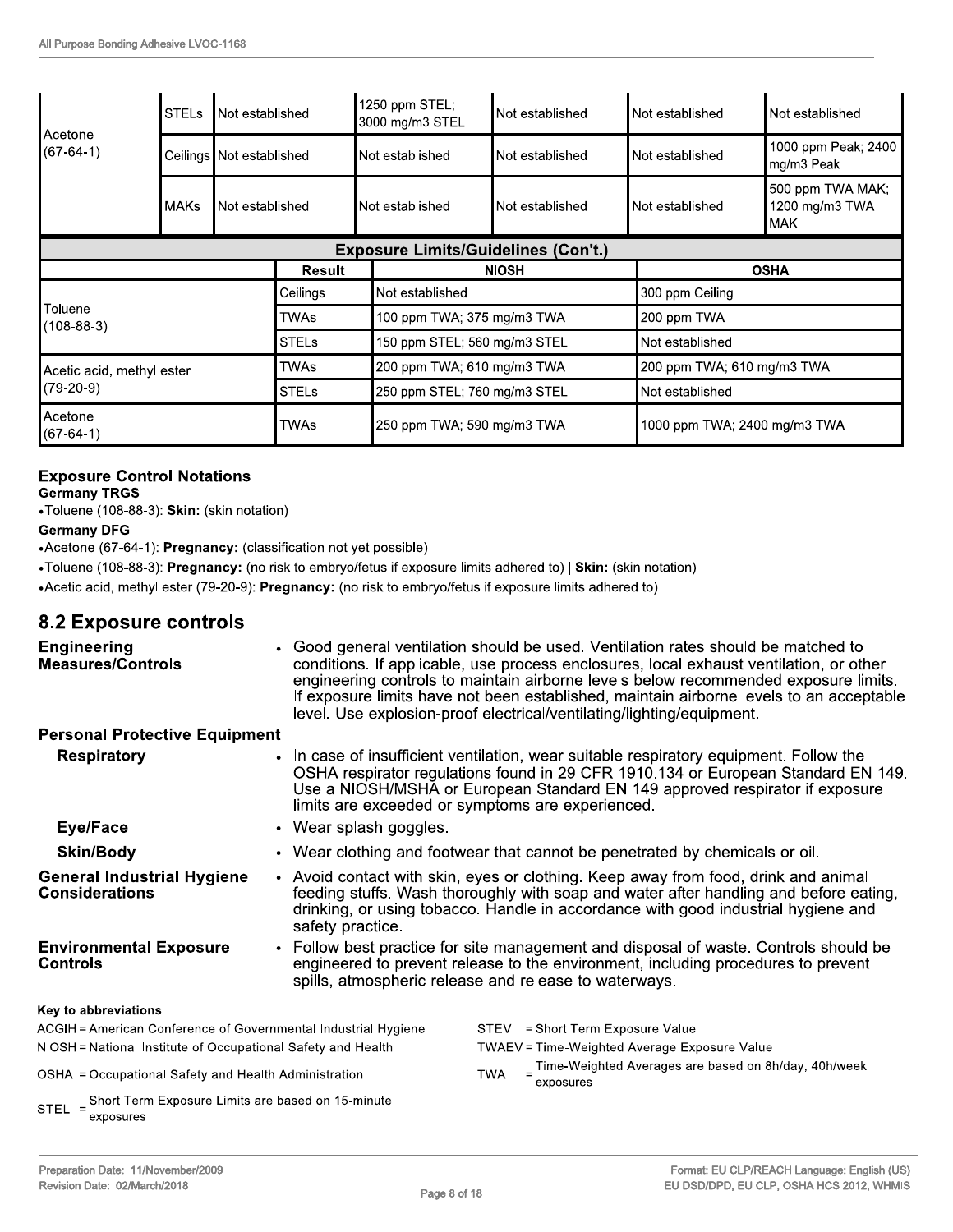# **Section 9 - Physical and Chemical Properties**

# 9.1 Information on Basic Physical and Chemical Properties

#### **Material Description**

| Physical Form                       | Liquid            | Appearance/Description       | Amber liquid with characteristic<br>odor. |  |
|-------------------------------------|-------------------|------------------------------|-------------------------------------------|--|
| Color                               | Amber             | Odor                         | Characteristic                            |  |
| Odor Threshold                      | Data lacking      |                              |                                           |  |
| <b>General Properties</b>           |                   |                              |                                           |  |
| Boiling Point                       | 55 °C(131 °F)     | Melting Point/Freezing Point | Data lacking                              |  |
| Decomposition Temperature           | Data lacking      | pH                           | Data lacking                              |  |
| Specific Gravity/Relative Density   | $= 1.14$ Water=1  | <b>Water Solubility</b>      | Insoluble                                 |  |
| Viscosity                           | Data lacking      | <b>Explosive Properties</b>  | Not explosive.                            |  |
| Oxidizing Properties:               | Not an oxidizer.  |                              |                                           |  |
| Volatility                          |                   |                              |                                           |  |
| Vapor Pressure                      | 233 hPa           | Vapor Density                | Data lacking                              |  |
| Evaporation Rate                    | Data lacking      |                              |                                           |  |
| Flammability                        |                   |                              |                                           |  |
| Flash Point                         | $-19 °C(-2.2 °F)$ | UEL                          | 13 %                                      |  |
| LEL                                 | 2.6 %             | Autoignition                 | Data lacking                              |  |
| Flammability (solid, gas)           | Flammable Liquid. |                              |                                           |  |
| Environmental                       |                   |                              |                                           |  |
| Octanol/Water Partition coefficient | Data lacking      |                              |                                           |  |

#### 9.2 Other Information

• No additional physical and chemical parameters noted.

| <b>Section 10: Stability and Reactivity</b>              |  |
|----------------------------------------------------------|--|
| $\overline{10110}$ $\overline{10110}$ $\overline{11110}$ |  |

#### 10.1 Reactivity

• No dangerous reaction known under conditions of normal use.

#### **10.2 Chemical stability**

• Stable under normal temperatures and pressures.

#### 10.3 Possibility of hazardous reactions

• Hazardous polymerization will not occur.

#### 10.4 Conditions to avoid

• Avoid flames, sparks, or other sources of ignition.

#### 10.5 Incompatible materials

• Acids, alkalies, strong oxidizers.

#### 10.6 Hazardous decomposition products

• Carbon monoxide, carbon dioxide, hydrocarbon, hydrogen chloride and other acrid products of combustion.

# **Section 11 - Toxicological Information**

# 11.1 Information on toxicological effects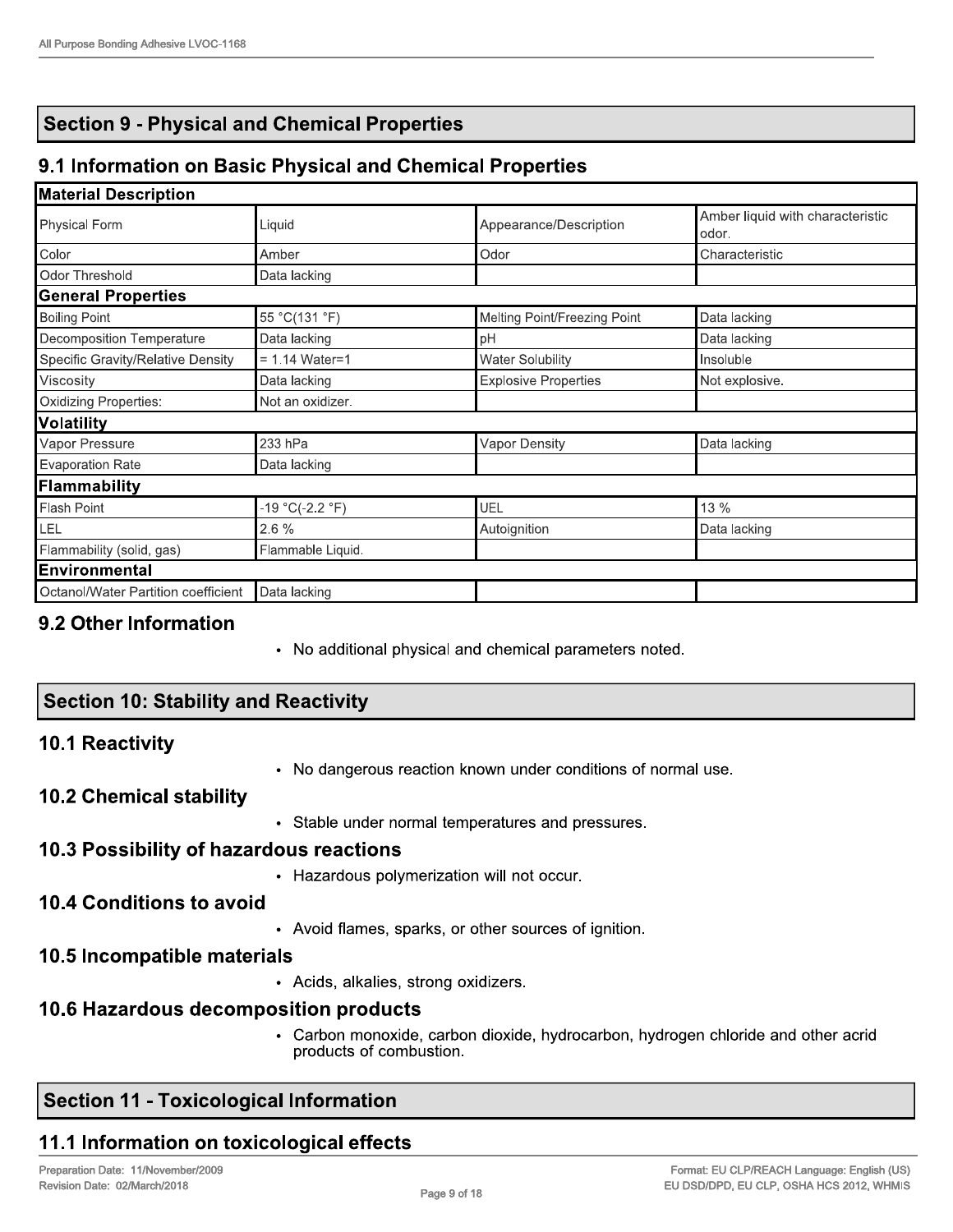|                                                          | <b>Components</b> |                                                                                                                                                                                                                                                                                                                                                                                                                                                                                                                                                                                                                                                                                             |  |  |  |  |
|----------------------------------------------------------|-------------------|---------------------------------------------------------------------------------------------------------------------------------------------------------------------------------------------------------------------------------------------------------------------------------------------------------------------------------------------------------------------------------------------------------------------------------------------------------------------------------------------------------------------------------------------------------------------------------------------------------------------------------------------------------------------------------------------|--|--|--|--|
| Acetone (10% TO 40%)                                     | 67-<br>$64-1$     | Acute Toxicity: Ingestion/Oral-Rat LD50 • 5800 mg/kg; Behavioral: Altered sleep time (including change in<br>righting reflex); Behavioral: Tremor; Inhalation-Rat LC50 · 50100 mg/m <sup>3</sup> 8 Hour(s);<br>Irritation: Eye-Rabbit • 20 mg 24 Hour(s) • Moderate irritation; Skin-Rabbit • 500 mg 24 Hour(s) • Mild irritation;<br>Mutagen: Sex chromosome loss & nondisjunction • Inhalation-Mouse • 12 g/L;<br>Reproductive: Ingestion/Oral-Rat TDLo · 273 g/kg (13W male); Reproductive Effects: Paternal<br>Effects: Spermatogenesis; Inhalation-Rat TCLo · 11000 ppm (6-19D preg); Reproductive Effects: Specific<br>Developmental Abnormalities: Other developmental abnormalities |  |  |  |  |
| 1-Chloro-4-<br>(trifluoromethyl) benzene<br>(30% TO 60%) | l98-<br>56-6      | Acute Toxicity: Ingestion/Oral-Rat LD50 · 13 g/kg                                                                                                                                                                                                                                                                                                                                                                                                                                                                                                                                                                                                                                           |  |  |  |  |
| Toluene (1% TO 7%)                                       | $108 -$<br>88-3   | Acute Toxicity: Ingestion/Oral-Rat LD50 · 636 mg/kg; Inhalation-Rat LC50 · 49 g/m <sup>3</sup> 4 Hour(s); Skin-Rabbit<br>LD50 · 14100 µL/kg;<br>Irritation: Eye-Rabbit • 100 mg 30 Second(s)-Rinse • Mild irritation; Skin-Rabbit • 435 mg • Mild irritation;<br>Reproductive: Inhalation-Rat TCLo · 1500 ppm (7-20D preg); Reproductive Effects: Specific Developmental<br>Abnormalities:Central nervous system; Reproductive Effects: Effects on Newborn:Growth statistics (e.g.,<br>reduced weight gain); Reproductive Effects: Effects on Newborn: Biochemical and metabolic                                                                                                            |  |  |  |  |
| Acetic acid, methyl ester 79-<br>(1% TO 15%)             | $20-9$            | Acute Toxicity: Ingestion/Oral-Rat LD50 • > 5 g/kg; Skin-Rabbit LD50 • > 5 g/kg;<br>Irritation: Eye-Rabbit • 100 mg 24 Hour(s) • Moderate irritation; Skin-Rabbit • 20 mg 24 Hour(s) • Moderate<br>irritation                                                                                                                                                                                                                                                                                                                                                                                                                                                                               |  |  |  |  |

| <b>GHS Properties</b>            | <b>Classification</b>                                                                                                                                                                                                                                                                                                                   |
|----------------------------------|-----------------------------------------------------------------------------------------------------------------------------------------------------------------------------------------------------------------------------------------------------------------------------------------------------------------------------------------|
| <b>Acute toxicity</b>            | <b>EU/CLP</b> • Classification criteria not met<br><b>OSHA HCS 2012 • Classification criteria not met</b>                                                                                                                                                                                                                               |
| Skin corrosion/Irritation        | EU/CLP • Skin Irritation 2<br>OSHA HCS 2012 . Skin Irritation 2                                                                                                                                                                                                                                                                         |
| Serious eye damage/Irritation    | EU/CLP - Eye Irritation 2<br>OSHA HCS 2012 - Eye Irritation 2A                                                                                                                                                                                                                                                                          |
| <b>Skin sensitization</b>        | EU/CLP • Classification criteria not met<br><b>OSHA HCS 2012 • Classification criteria not met</b>                                                                                                                                                                                                                                      |
| <b>Respiratory sensitization</b> | <b>EU/CLP</b> • Classification criteria not met<br><b>OSHA HCS 2012 • Classification criteria not met</b>                                                                                                                                                                                                                               |
| <b>Aspiration Hazard</b>         | EU/CLP • Classification criteria not met<br><b>OSHA HCS 2012 • Classification criteria not met</b>                                                                                                                                                                                                                                      |
| Carcinogenicity                  | EU/CLP • Classification criteria not met<br><b>OSHA HCS 2012 - Classification criteria not met</b>                                                                                                                                                                                                                                      |
| <b>Germ Cell Mutagenicity</b>    | EU/CLP · Classification criteria not met<br><b>OSHA HCS 2012 • Classification criteria not met</b>                                                                                                                                                                                                                                      |
| <b>Toxicity for Reproduction</b> | EU/CLP . Toxic to Reproduction 2<br><b>OSHA HCS 2012 - Toxic to Reproduction 2</b>                                                                                                                                                                                                                                                      |
| <b>STOT-SE</b>                   | EU/CLP • Specific Target Organ Toxicity Single Exposure 3: Narcotic Effects; Specific<br>Target Organ Toxicity Single Exposure 3: Respiratory Tract Irritation<br>OSHA HCS 2012 • Specific Target Organ Toxicity Single Exposure 3: Narcotic Effects;<br>Specific Target Organ Toxicity Single Exposure 3: Respiratory Tract Irritation |
| <b>STOT-RE</b>                   | EU/CLP • Classification criteria not met<br><b>OSHA HCS 2012 • Classification criteria not met</b>                                                                                                                                                                                                                                      |

Route(s) of entry/exposure

• Inhalation, Skin, and Eye

# **Potential Health Effects**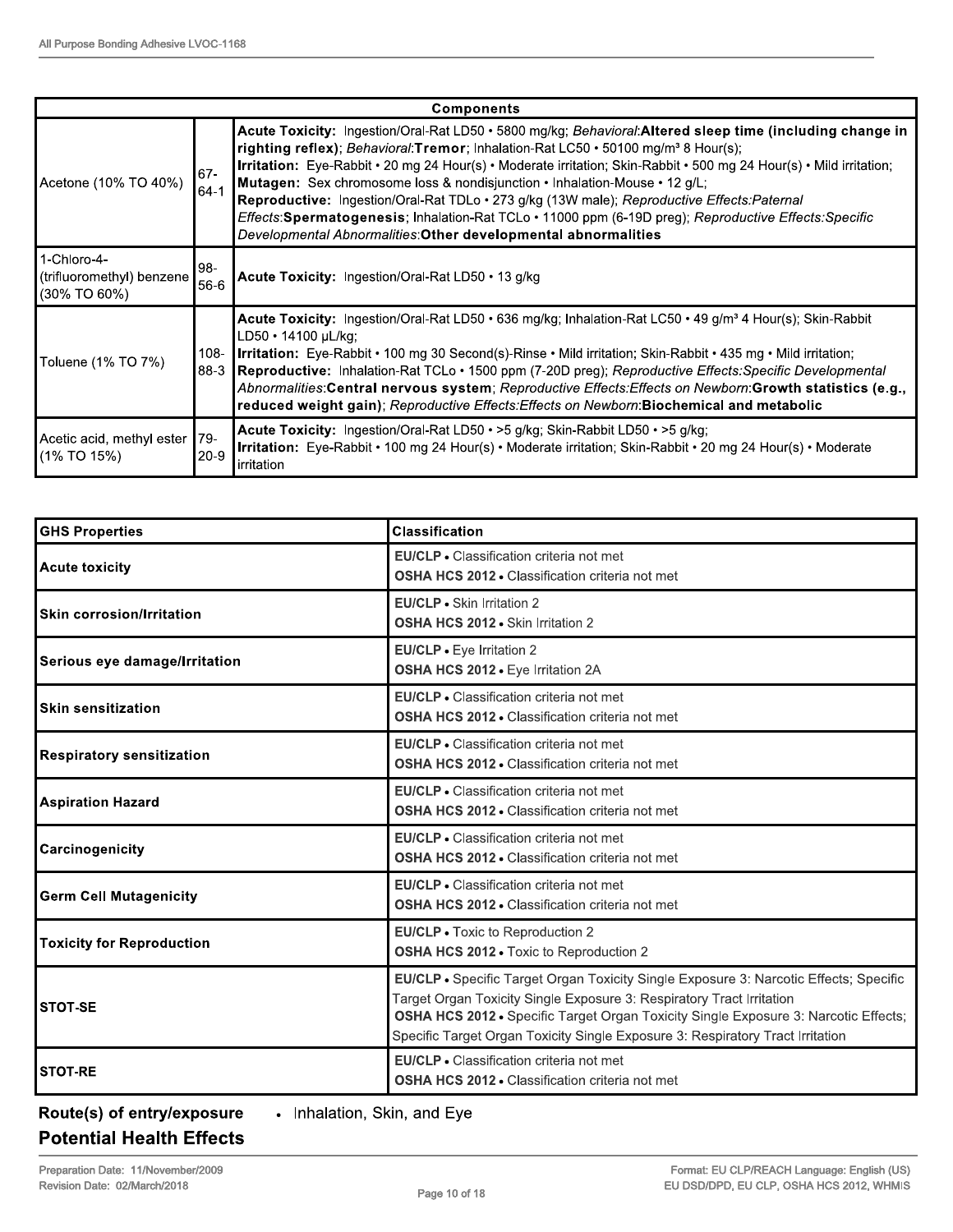| <b>Inhalation</b>                                 |                                                                                                                                                                       |
|---------------------------------------------------|-----------------------------------------------------------------------------------------------------------------------------------------------------------------------|
| Acute (Immediate)                                 | • May cause respiratory irritation. May affect the central nervous system. Symptoms<br>may include dizziness, drowsiness, lethargy, coma and death.                   |
| <b>Chronic (Delayed)</b>                          | • No data available                                                                                                                                                   |
| <b>Skin</b>                                       |                                                                                                                                                                       |
| Acute (Immediate)                                 | • Causes skin irritation.                                                                                                                                             |
| <b>Chronic (Delayed)</b>                          | • Repeated exposure may cause skin dryness or cracking.                                                                                                               |
| Eye                                               |                                                                                                                                                                       |
| <b>Acute (Immediate)</b>                          | • Causes serious eye irritation.                                                                                                                                      |
| <b>Chronic (Delayed)</b>                          | • No data available.                                                                                                                                                  |
| Ingestion                                         |                                                                                                                                                                       |
| Acute (Immediate)                                 | • Although swallowing this product is an unlikely means of exposure, irritation of the<br>mouth, pharynx, esophagus and stomach can develop following ingestion.      |
| <b>Chronic (Delayed)</b>                          | • No data available.                                                                                                                                                  |
| <b>Carcinogenic Effects</b>                       | • The ingredients of this product are not classified as carcinogenic by ACGIH or IARC,<br>not regulated as carcinogens by OSHA, and not listed as carcinogens by NTP. |
| <b>Reproductive Effects</b>                       | • Repeated or prolonged exposure to toluene may cause reproductive effects.                                                                                           |
| Key to abbreviations<br>LC = Lethal Concentration | $MOD = Model$ rate                                                                                                                                                    |
| $LD = Lethal Does$                                | TC = Toxic Concentration                                                                                                                                              |

# **Section 12 - Ecological Information**

#### **12.1 Toxicity**

 $MLD = Mil$ 

|                                              | CAS        |                                                                                                                                                                       |
|----------------------------------------------|------------|-----------------------------------------------------------------------------------------------------------------------------------------------------------------------|
| All Purpose Bonding Adhesive LVOC-<br>l 1168 | <b>NDA</b> | Aquatic Toxicity-Crustacea: 48 Hour(s) EC50 Daphnia Magna 6.8 mg/L Comments: Data<br>∎for Toluene<br>48 Hour(s) NOEC Daphnia Magna 28 mg/L Comments: Data for Toluene |

# 12.2 Persistence and degradability

• Material data lacking.

# 12.3 Bioaccumulative potential

• Material data lacking.

# 12.4 Mobility in Soil

• Material data lacking.

# 12.5 Results of PBT and vPvB assessment

• No PBT and vPvB assessment has been conducted.

# 12.6 Other adverse effects

• No studies have been found.

# **12.7 Other Information**

• Water hazard class 2 (Self-assessment): hazardous to water. Do not allow product to reach sewage system. Disposal must be made according to official regulations.

# **Section 13 - Disposal Considerations**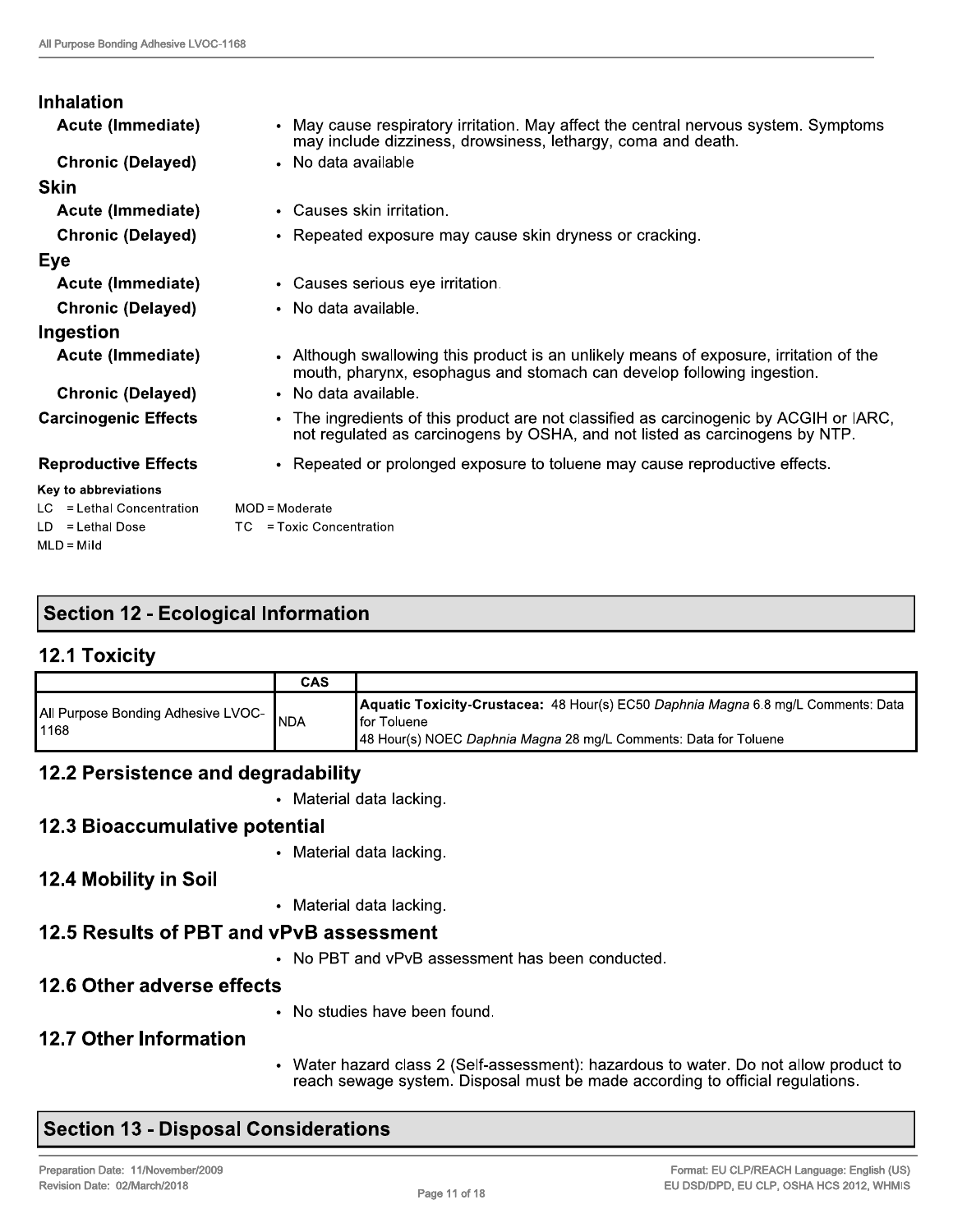#### 13.1 Waste treatment methods

**Product waste** 

• Dispose of content and/or container in accordance with local, regional, national, and/or international regulations.

**Packaging waste** 

Dispose of content and/or container in accordance with local, regional, national, and/or  $\bullet$ international regulations.

#### **Section 14 - Transport Information**

|                  | <b>14.1 UN</b><br>number | 14.2 UN proper<br>shipping name | 14.3 Transport hazard<br>class(es) | 14.4 Packing<br>group | <b>14.5 Environmental</b><br>hazards |
|------------------|--------------------------|---------------------------------|------------------------------------|-----------------------|--------------------------------------|
| <b>DOT</b>       | <b>UN1133</b>            | Adhesives                       |                                    |                       | <b>NDA</b>                           |
| <b>TDG</b>       | UN1133                   | <b>ADHESIVES</b>                |                                    |                       | <b>NDA</b>                           |
| <b>IIMO/IMDG</b> | <b>UN1133</b>            | <b>ADHESIVES</b>                |                                    |                       | <b>NDA</b>                           |
| ADN              | UN1133                   | <b>ADHESIVES</b>                |                                    |                       | <b>NDA</b>                           |
| ADR/RID          | <b>UN1133</b>            | <b>ADHESIVES</b>                |                                    |                       | <b>NDA</b>                           |
| <b>IATA/ICAO</b> | UN1133                   | Adhesives                       |                                    |                       | <b>NDA</b>                           |

14.6 Special precautions for • None known. user

14.7 Transport in bulk • Not relevant. according to Annex II of **Marpol and the IBC Code** 

**14.8 Other information** 

DOT • Acetone has a reportable quantity of 5000 lbs (2270 kg) as listed in Appendix A to 49 CFR 172.101. Toluene has a reportable quantity of 1000 lbs (454 kg) as listed in Appendix A to 49 CFR 172.101.

# **Section 15 - Regulatory Information**

#### 15.1 Safety, health and environmental regulations/legislation specific for the substance or mixture

**SARA Hazard Classifications • Acute, Chronic, Fire** 

| <b>State Right To Know</b>                           |            |           |           |           |  |  |
|------------------------------------------------------|------------|-----------|-----------|-----------|--|--|
| Component                                            | <b>CAS</b> | <b>MA</b> | <b>NJ</b> | <b>PA</b> |  |  |
| 1-Chloro-4-<br>(trifluoromethyl)<br><b>∥</b> benzene | 98-56-6    | No        | No        | <b>No</b> |  |  |
| Acetic acid, methyl<br>lester                        | 79-20-9    | Yes       | Yes       | Yes       |  |  |
| Acetone                                              | 67-64-1    | Yes       | Yes       | Yes       |  |  |
| Toluene                                              | 108-88-3   | Yes       | Yes       | Yes       |  |  |

| Inventory                                            |            |                   |                    |                  |                  |             |  |
|------------------------------------------------------|------------|-------------------|--------------------|------------------|------------------|-------------|--|
| Component                                            | <b>CAS</b> | <b>Canada DSL</b> | <b>Canada NDSL</b> | <b>EU EINECS</b> | <b>EU ELNICS</b> | <b>TSCA</b> |  |
| 1-Chloro-4-<br>(trifluoromethyl)<br><b>∥</b> benzene | 198-56-6   | Yes               | No                 | <b>Yes</b>       | No               | Yes         |  |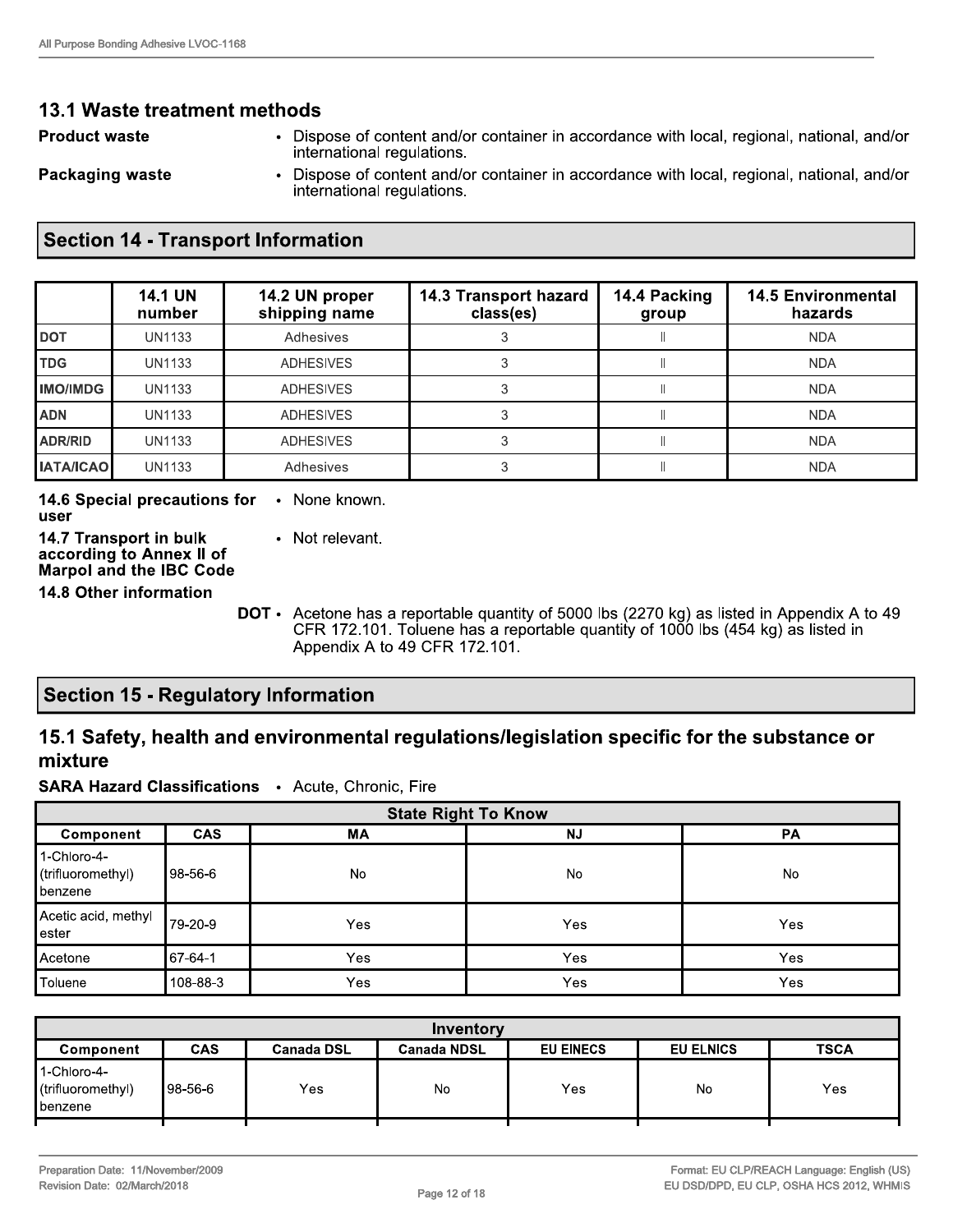| ∣Acetic acid, methyl<br>ester | Ⅰ79-20-9   | Yes | No | Yes | No | Yes |
|-------------------------------|------------|-----|----|-----|----|-----|
| Acetone                       | $ 67-64-1$ | Yes | No | Yes | No | Yes |
| Toluene                       | 1108-88-3  | Yes | No | Yes | No | Yes |

# Canada

| Acetone             | 67-64-1                                                                              | Yes        | <b>No</b> | Yes |          | No.               | Yes |
|---------------------|--------------------------------------------------------------------------------------|------------|-----------|-----|----------|-------------------|-----|
| Toluene             | 108-88-3                                                                             | <b>Yes</b> | No        | Yes |          | No                | Yes |
| Canada              |                                                                                      |            |           |     |          |                   |     |
| ⊺Labor <sup>.</sup> |                                                                                      |            |           |     |          |                   |     |
|                     | <b>Canada - WHMIS - Classifications of Substances</b><br>• Acetic acid, methyl ester |            |           |     | 79-20-9  | <b>B2, D2B</b>    |     |
|                     | • 1-Chloro-4-(trifluoromethyl) benzene                                               |            |           |     | 98-56-6  | <b>Not Listed</b> |     |
| • Acetone           |                                                                                      |            |           |     | 67-64-1  | <b>B2, D2B</b>    |     |
| • Toluene           |                                                                                      |            |           |     | 108-88-3 | B2, D2A, D2B      |     |
|                     | Canada - WHMIS - Ingredient Disclosure List                                          |            |           |     |          |                   |     |
|                     | • Acetic acid, methyl ester                                                          |            |           |     | 79-20-9  | $1\%$             |     |
|                     | • 1-Chloro-4-(trifluoromethyl) benzene                                               |            |           |     | 98-56-6  | Not Listed        |     |
| • Acetone           |                                                                                      |            |           |     | 67-64-1  | $1\%$             |     |
| • Toluene           |                                                                                      |            |           |     | 108-88-3 | $1\%$             |     |

| • Acetic acid, methyl ester                                           | 79-20-9  | $1\%$                     |
|-----------------------------------------------------------------------|----------|---------------------------|
| • 1-Chloro-4-(trifluoromethyl) benzene                                | 98-56-6  | Not Listed                |
| • Acetone                                                             | 67-64-1  | 1%                        |
| • Toluene                                                             | 108-88-3 | $1\%$                     |
| ⊧Environment<br><b>Canada - CEPA - Priority Substances List</b>       |          |                           |
|                                                                       |          |                           |
|                                                                       | 79-20-9  | Not Listed                |
| • Acetic acid, methyl ester<br>• 1-Chloro-4-(trifluoromethyl) benzene | 98-56-6  | Not Listed                |
| • Acetone                                                             | 67-64-1  | <b>Not Listed</b>         |
|                                                                       |          | Priority Substance List 1 |

# Denmark

| • Toluene                                                                          | 108-88-3 | Priority Substance List 1<br>(substance not considered<br>toxic)                                       |
|------------------------------------------------------------------------------------|----------|--------------------------------------------------------------------------------------------------------|
| <b>Denmark</b>                                                                     |          |                                                                                                        |
| ⊧Environment<br>Denmark - List of Undesirable Substances - Product Groups/Function |          |                                                                                                        |
| • Acetic acid, methyl ester                                                        | 79-20-9  | Not Listed                                                                                             |
| • 1-Chloro-4-(trifluoromethyl) benzene                                             | 98-56-6  | Not Listed                                                                                             |
| • Acetone                                                                          | 67-64-1  | Not Listed                                                                                             |
| • Toluene                                                                          | 108-88-3 | Solvents in a wide range of<br>products including paints,<br>coatings and cooling<br><b>lubricants</b> |

# Europe

| • Toluene                                                          | 108-88-3 | products including paints,<br>coatings and cooling<br><b>lubricants</b> |
|--------------------------------------------------------------------|----------|-------------------------------------------------------------------------|
| <b>Europe</b>                                                      |          |                                                                         |
| ⊺Other                                                             |          |                                                                         |
| EU - CLP (1272/2008) - Annex VI - Table 3.2 - Classification       |          |                                                                         |
| • Acetic acid, methyl ester                                        | 79-20-9  | F: R11 Xi; R36 R66 R67                                                  |
| • 1-Chloro-4-(trifluoromethyl) benzene                             | 98-56-6  | Not Listed                                                              |
| • Acetone                                                          | 67-64-1  | F; R11 Xi; R36 R66 R67                                                  |
| • Toluene                                                          | 108-88-3 | F; R11 Xi; R38 Xn; R48/20-65<br>Repr.Cat.3; R63 R67                     |
| EU - CLP (1272/2008) - Annex VI - Table 3.2 - Concentration Limits |          |                                                                         |
| • Acetic acid, methyl ester                                        | 79-20-9  | Not Listed                                                              |
| • 1-Chloro-4-(trifluoromethyl) benzene                             | 98-56-6  | Not Listed                                                              |
| • Acetone                                                          | 67-64-1  | Not Listed                                                              |
| • Toluene                                                          | 108-88-3 | Not Listed                                                              |
| Preparation Date: 11/November/2009                                 |          | Format: EU CLP/REACH Language: English (US)                             |
| Revision Date: 02/March/2018<br>Page 13 of 18                      |          | EU DSD/DPD, EU CLP, OSHA HCS 2012, WHMIS                                |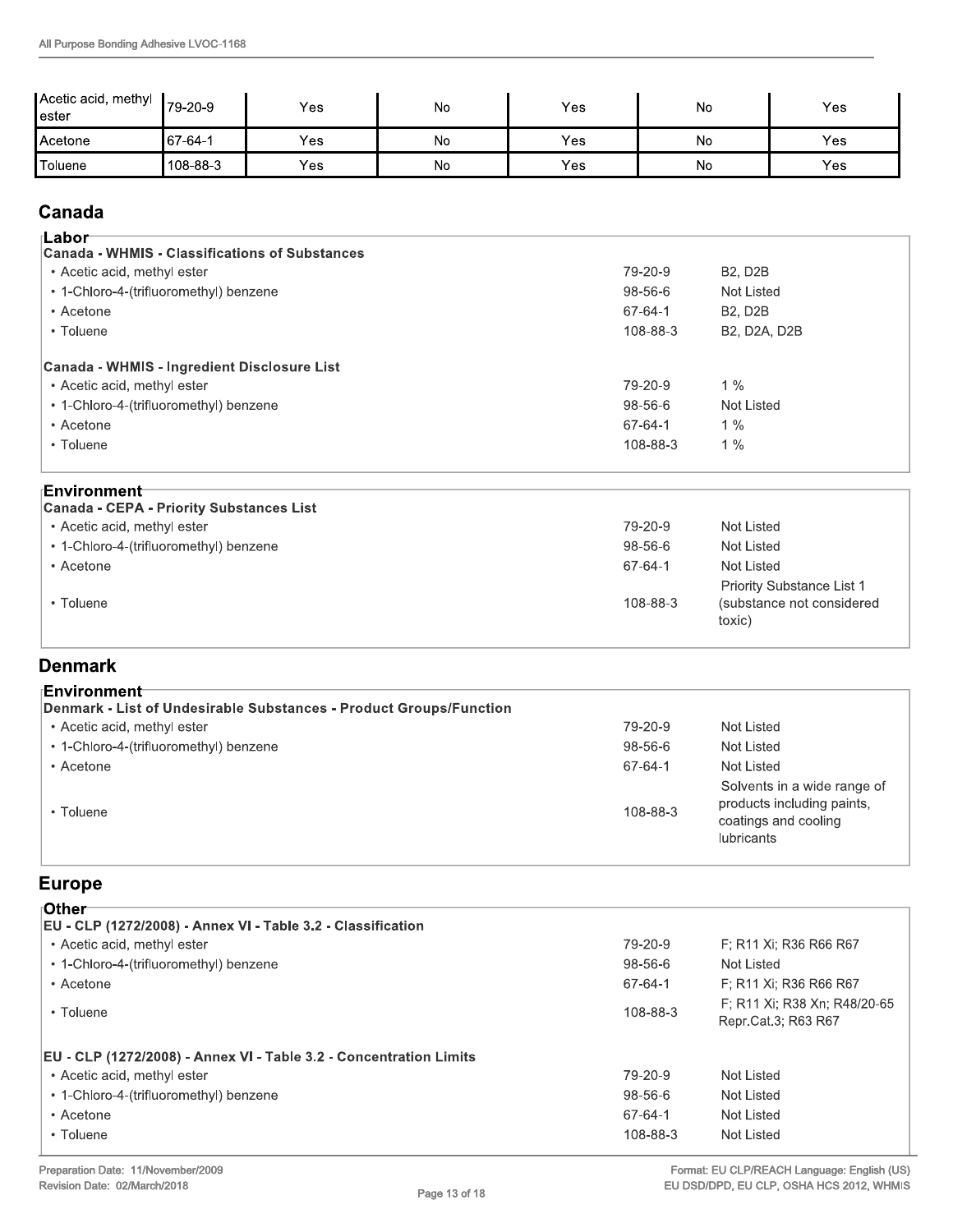| Not Listed<br>Not Listed<br>Not Listed<br>Not Listed<br>$S:(2)-16-26-29-33$<br>Not Listed |
|-------------------------------------------------------------------------------------------|
|                                                                                           |
|                                                                                           |
|                                                                                           |
|                                                                                           |
|                                                                                           |
|                                                                                           |
| S:(2)-36/37-46-62                                                                         |
| F Xn R:11-38-48/20-63-65-67                                                               |
| F Xi R:11-36-66-67 S:(2)-9-16-                                                            |
| Not Listed                                                                                |
| F Xi R:11-36-66-67 S:(2)-16-<br>26-29-33                                                  |
|                                                                                           |

# United States

| • Acetone                                                            | 67-64-1  | $S:(2)-9-16-26$     |
|----------------------------------------------------------------------|----------|---------------------|
| • Toluene                                                            | 108-88-3 | $S:(2)-36/37-46-62$ |
| <b>United States</b>                                                 |          |                     |
| ⊺Labor <sup>.</sup>                                                  |          |                     |
| U.S. - OSHA - Process Safety Management - Highly Hazardous Chemicals |          |                     |
| • Acetic acid, methyl ester                                          | 79-20-9  | Not Listed          |
| • 1-Chloro-4-(trifluoromethyl) benzene                               | 98-56-6  | Not Listed          |
| • Acetone                                                            | 67-64-1  | <b>Not Listed</b>   |
| • Toluene                                                            | 108-88-3 | Not Listed          |
| U.S. - OSHA - Specifically Regulated Chemicals                       |          |                     |
| • Acetic acid, methyl ester                                          | 79-20-9  | <b>Not Listed</b>   |
| • 1-Chloro-4-(trifluoromethyl) benzene                               | 98-56-6  | Not Listed          |
| • Acetone                                                            | 67-64-1  | <b>Not Listed</b>   |
| • Toluene                                                            | 108-88-3 | Not Listed          |
| ⊦Environment                                                         |          |                     |
| U.S. - CAA (Clean Air Act) - 1990 Hazardous Air Pollutants           |          |                     |
| • Acetic acid, methyl ester                                          | 79-20-9  | Not Listed          |
| . 1 Chloro 1 (trifluoromathyl) honzono                               | QQFAA    | Not Lietod          |

| • 1-Chloro-4-(trifluoromethyl) benzene                                    | 98-56-6  | Not Listed                                   |
|---------------------------------------------------------------------------|----------|----------------------------------------------|
| • Acetone                                                                 | 67-64-1  | Not Listed                                   |
| • Toluene                                                                 | 108-88-3 | Not Listed                                   |
| <sub>⊦</sub> Environment                                                  |          |                                              |
| U.S. - CAA (Clean Air Act) - 1990 Hazardous Air Pollutants                |          |                                              |
| • Acetic acid, methyl ester                                               | 79-20-9  | Not Listed                                   |
| • 1-Chloro-4-(trifluoromethyl) benzene                                    | 98-56-6  | Not Listed                                   |
| • Acetone                                                                 | 67-64-1  | Not Listed                                   |
| • Toluene                                                                 | 108-88-3 |                                              |
| U.S. - CERCLA/SARA - Hazardous Substances and their Reportable Quantities |          |                                              |
| • Acetic acid, methyl ester                                               | 79-20-9  | Not Listed                                   |
| • 1-Chloro-4-(trifluoromethyl) benzene                                    | 98-56-6  | Not Listed                                   |
| • Acetone                                                                 | 67-64-1  | 5000 lb final RQ; 2270 kg final<br><b>RQ</b> |
| • Toluene                                                                 | 108-88-3 | 1000 lb final RQ; 454 kg final<br><b>RQ</b>  |
| U.S. - CERCLA/SARA - Radionuclides and Their Reportable Quantities        |          |                                              |
| • Acetic acid, methyl ester                                               | 79-20-9  | Not Listed                                   |
| • 1-Chloro-4-(trifluoromethyl) benzene                                    | 98-56-6  | Not Listed                                   |
| • Acetone                                                                 | 67-64-1  | Not Listed                                   |
| Preparation Date: 11/November/2009                                        |          | Format: EU CLP/REACH Language: English (US)  |
| Revision Date: 02/March/2018<br>Page 14 of 18                             |          | EU DSD/DPD, EU CLP, OSHA HCS 2012, WHMIS     |
|                                                                           |          |                                              |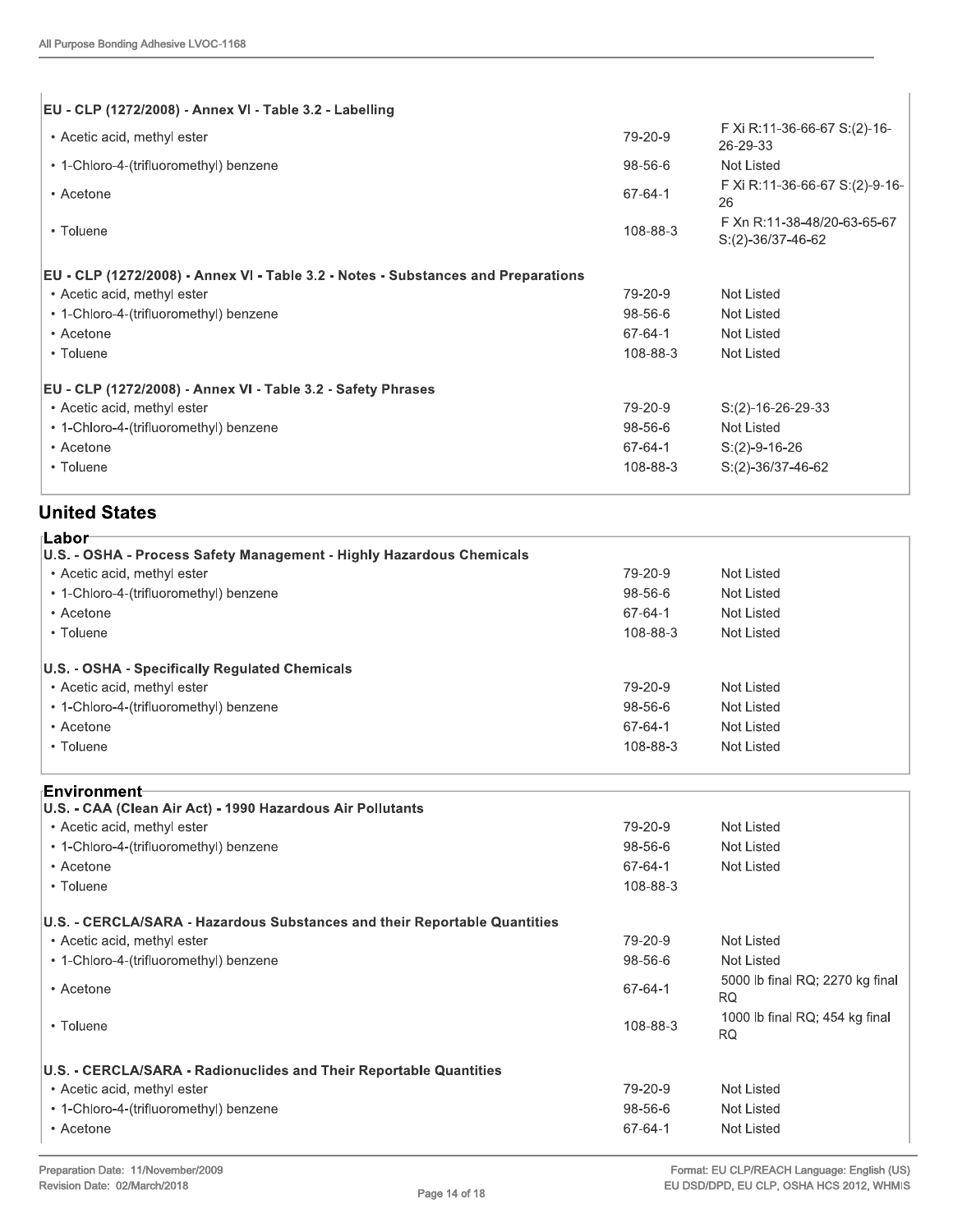| All Purpose Bonding Adhesive LVOC-1168                                                                    |          |                                                         |
|-----------------------------------------------------------------------------------------------------------|----------|---------------------------------------------------------|
| • Toluene                                                                                                 | 108-88-3 | Not Listed                                              |
|                                                                                                           |          |                                                         |
| U.S. - CERCLA/SARA - Section 302 Extremely Hazardous Substances EPCRA RQs                                 |          |                                                         |
| • Acetic acid, methyl ester                                                                               | 79-20-9  | <b>Not Listed</b>                                       |
| • 1-Chloro-4-(trifluoromethyl) benzene                                                                    | 98-56-6  | <b>Not Listed</b>                                       |
| • Acetone                                                                                                 | 67-64-1  | <b>Not Listed</b>                                       |
| • Toluene                                                                                                 | 108-88-3 | <b>Not Listed</b>                                       |
| U.S. - CERCLA/SARA - Section 302 Extremely Hazardous Substances TPQs                                      |          |                                                         |
| • Acetic acid, methyl ester                                                                               | 79-20-9  | Not Listed                                              |
| • 1-Chloro-4-(trifluoromethyl) benzene                                                                    | 98-56-6  | <b>Not Listed</b>                                       |
| • Acetone                                                                                                 | 67-64-1  | <b>Not Listed</b>                                       |
| • Toluene                                                                                                 | 108-88-3 | <b>Not Listed</b>                                       |
| U.S. - CERCLA/SARA - Section 313 - Emission Reporting                                                     |          |                                                         |
| • Acetic acid, methyl ester                                                                               | 79-20-9  | <b>Not Listed</b>                                       |
| • 1-Chloro-4-(trifluoromethyl) benzene                                                                    | 98-56-6  | <b>Not Listed</b>                                       |
| • Acetone                                                                                                 | 67-64-1  | <b>Not Listed</b>                                       |
|                                                                                                           |          | 1.0 % de minimis                                        |
| • Toluene                                                                                                 | 108-88-3 | concentration                                           |
| U.S. - CERCLA/SARA - Section 313 - PBT Chemical Listing                                                   |          |                                                         |
| • Acetic acid, methyl ester                                                                               | 79-20-9  | <b>Not Listed</b>                                       |
| • 1-Chloro-4-(trifluoromethyl) benzene                                                                    | 98-56-6  | <b>Not Listed</b>                                       |
| • Acetone                                                                                                 | 67-64-1  | <b>Not Listed</b>                                       |
| • Toluene                                                                                                 | 108-88-3 | <b>Not Listed</b>                                       |
| U.S. - RCRA (Resource Conservation & Recovery Act) - Basis for Listing - Appendix VII                     |          |                                                         |
| • Acetic acid, methyl ester                                                                               | 79-20-9  | <b>Not Listed</b>                                       |
| • 1-Chloro-4-(trifluoromethyl) benzene                                                                    | 98-56-6  | <b>Not Listed</b>                                       |
| • Acetone                                                                                                 | 67-64-1  | Included in waste stream:<br>F039                       |
|                                                                                                           |          | Included in waste streams:                              |
| • Toluene                                                                                                 | 108-88-3 | F005, F024, F025, F039, K015,<br>K036, K037, K149, K151 |
| U.S. - RCRA (Resource Conservation & Recovery Act) - Constituents for Detection Monitoring                |          |                                                         |
| • Acetic acid, methyl ester                                                                               | 79-20-9  | Not Listed                                              |
| • 1-Chloro-4-(trifluoromethyl) benzene                                                                    | 98-56-6  | Not Listed                                              |
| • Acetone                                                                                                 | 67-64-1  |                                                         |
| • Toluene                                                                                                 | 108-88-3 |                                                         |
| U.S. - RCRA (Resource Conservation & Recovery Act) - Hazardous Constituents - Appendix VIII to 40 CFR 261 |          |                                                         |
| • Acetic acid, methyl ester                                                                               | 79-20-9  | Not Listed                                              |
| • 1-Chloro-4-(trifluoromethyl) benzene                                                                    | 98-56-6  | Not Listed                                              |
| • Acetone                                                                                                 | 67-64-1  | <b>Not Listed</b>                                       |
| • Toluene                                                                                                 | 108-88-3 | waste number U220                                       |
| U.S. - RCRA (Resource Conservation & Recovery Act) - List for Hazardous Constituents                      |          |                                                         |
| • Acetic acid, methyl ester                                                                               | 79-20-9  | Not Listed                                              |
| • 1-Chloro-4-(trifluoromethyl) benzene                                                                    | 98-56-6  | <b>Not Listed</b>                                       |
| • Acetone                                                                                                 | 67-64-1  |                                                         |
| • Toluene                                                                                                 | 108-88-3 |                                                         |
| U.S. - RCRA (Resource Conservation & Recovery Act) - Phase 4 LDR Rule - Universal Treatment Standards     |          |                                                         |
| • Acetic acid, methyl ester                                                                               | 79-20-9  | Not Listed                                              |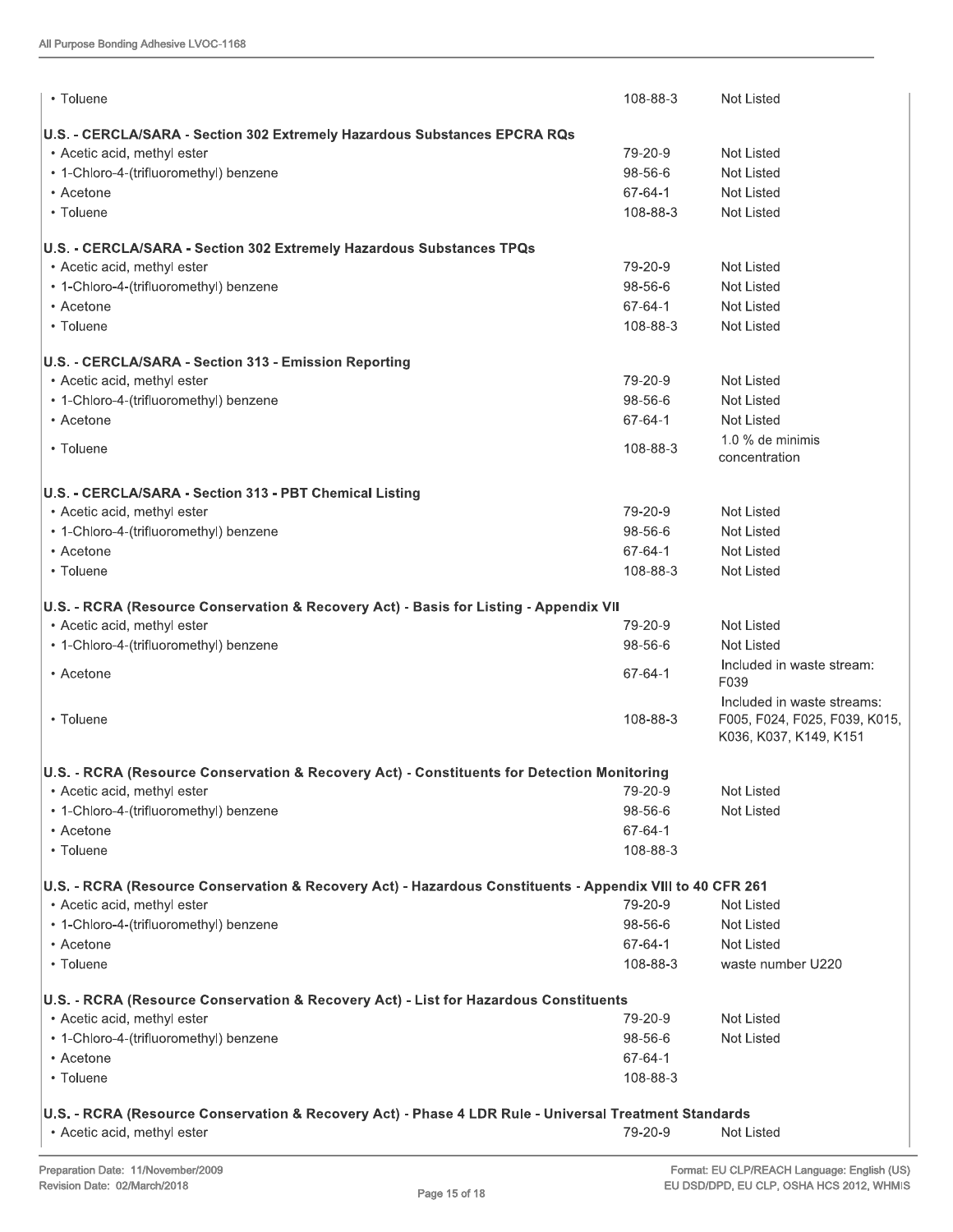|                                                                                                               | Not Listed                                             |
|---------------------------------------------------------------------------------------------------------------|--------------------------------------------------------|
| 67-64-1                                                                                                       | $0.28$ mg/L (wastewater); 160<br>mg/kg (nonwastewater) |
| 108-88-3                                                                                                      | $0.080$ mg/L (wastewater); 10<br>mg/kg (nonwastewater) |
| U.S. - RCRA (Resource Conservation & Recovery Act) - TSD Facilities Ground Water Monitoring                   |                                                        |
| 79-20-9                                                                                                       | Not Listed                                             |
| 98-56-6                                                                                                       | Not Listed                                             |
| 67-64-1                                                                                                       |                                                        |
| 108-88-3                                                                                                      |                                                        |
| U.S. - RCRA (Resource Conservation & Recovery Act) - U Series Wastes - Acutely Toxic Wastes & Other Hazardous |                                                        |
| 79-20-9                                                                                                       | Not Listed                                             |
| 98-56-6                                                                                                       | <b>Not Listed</b>                                      |
| 67-64-1                                                                                                       | waste number U002 (Ignitable<br>waste)                 |
| 108-88-3                                                                                                      | waste number U220                                      |
|                                                                                                               |                                                        |

### United States - California

| <b>Environment-</b>                                                       |          |                                                      |
|---------------------------------------------------------------------------|----------|------------------------------------------------------|
| U.S. - California - Proposition 65 - Carcinogens List                     |          |                                                      |
| • Acetic acid, methyl ester                                               | 79-20-9  | Not Listed                                           |
| • 1-Chloro-4-(trifluoromethyl) benzene                                    | 98-56-6  | <b>Not Listed</b>                                    |
| • Acetone                                                                 | 67-64-1  | Not Listed                                           |
| • Toluene                                                                 | 108-88-3 | Not Listed                                           |
| U.S. - California - Proposition 65 - Developmental Toxicity               |          |                                                      |
| • Acetic acid, methyl ester                                               | 79-20-9  | Not Listed                                           |
| • 1-Chloro-4-(trifluoromethyl) benzene                                    | 98-56-6  | Not Listed                                           |
| • Acetone                                                                 | 67-64-1  | Not Listed                                           |
| • Toluene                                                                 | 108-88-3 | developmental toxicity, initial<br>date 1/1/91       |
| U.S. - California - Proposition 65 - Maximum Allowable Dose Levels (MADL) |          |                                                      |
| • Acetic acid, methyl ester                                               | 79-20-9  | Not Listed                                           |
| • 1-Chloro-4-(trifluoromethyl) benzene                                    | 98-56-6  | Not Listed                                           |
| • Acetone                                                                 | 67-64-1  | <b>Not Listed</b>                                    |
| • Toluene                                                                 | 108-88-3 | 7000 µg/day MADL (level<br>represents absorbed dose) |
| U.S. - California - Proposition 65 - No Significant Risk Levels (NSRL)    |          |                                                      |
| • Acetic acid, methyl ester                                               | 79-20-9  | <b>Not Listed</b>                                    |
| • 1-Chloro-4-(trifluoromethyl) benzene                                    | 98-56-6  | Not Listed                                           |
| • Acetone                                                                 | 67-64-1  | Not Listed                                           |
| • Toluene                                                                 | 108-88-3 | Not Listed                                           |
| U.S. - California - Proposition 65 - Reproductive Toxicity - Female       |          |                                                      |
| • Acetic acid, methyl ester                                               | 79-20-9  | <b>Not Listed</b>                                    |
| • 1-Chloro-4-(trifluoromethyl) benzene                                    | 98-56-6  | Not Listed                                           |
| • Acetone                                                                 | 67-64-1  | Not Listed                                           |
| • Toluene                                                                 | 108-88-3 | female reproductive toxicity,<br>initial date 8/7/09 |

#### U.S. - California - Proposition 65 - Reproductive Toxicity - Male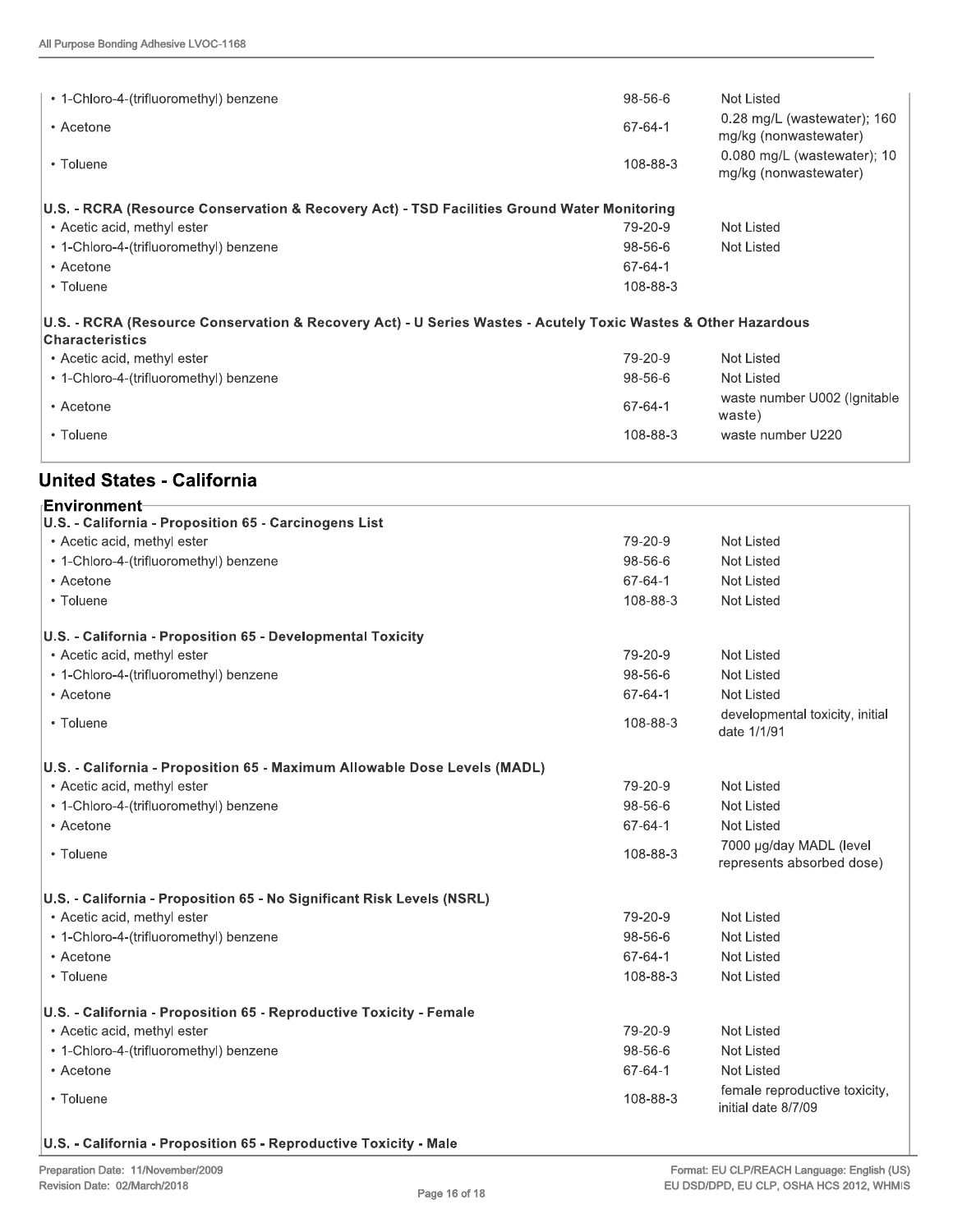| • Acetic acid, methyl ester<br>• 1-Chloro-4-(trifluoromethyl) benzene | 79-20-9<br>$98 - 56 - 6$ | Not Listed<br>Not Listed |
|-----------------------------------------------------------------------|--------------------------|--------------------------|
| Acetone <sup>,</sup>                                                  | 67-64-1                  | Not Listed               |
| Toluene                                                               | 108-88-3                 | Not Listed               |

| • Acetic acid, methyl ester                                              | 79-20-9  | Not Listed                     |
|--------------------------------------------------------------------------|----------|--------------------------------|
| • 1-Chloro-4-(trifluoromethyl) benzene                                   | 98-56-6  | Not Listed                     |
| • Acetone                                                                | 67-64-1  | <b>Not Listed</b>              |
| • Toluene                                                                | 108-88-3 | Not Listed                     |
| <b>United States - Pennsylvania</b>                                      |          |                                |
| <b>Labor-</b>                                                            |          |                                |
| U.S. - Pennsylvania - RTK (Right to Know) - Environmental Hazard List    |          |                                |
| • Acetic acid, methyl ester                                              | 79-20-9  | Not Listed                     |
| • 1-Chloro-4-(trifluoromethyl) benzene                                   | 98-56-6  | <b>Not Listed</b>              |
| • Acetone                                                                | 67-64-1  |                                |
| • Toluene                                                                | 108-88-3 |                                |
| U.S. - Pennsylvania - RTK (Right to Know) - Special Hazardous Substances |          |                                |
| • Acetic acid, methyl ester                                              | 79-20-9  | Not Listed                     |
| • 1-Chloro-4-(trifluoromethyl) benzene                                   | 98-56-6  | Not Listed                     |
| • Acetone                                                                | 67-64-1  | Not Listed                     |
| • Toluene                                                                | 108-88-3 | Not Listed                     |
| <b>United States - Rhode Island</b>                                      |          |                                |
| ⊦Labor                                                                   |          |                                |
| U.S. - Rhode Island - Hazardous Substance List                           |          |                                |
| • Acetic acid, methyl ester                                              | 79-20-9  | Toxic; Flammable               |
| • 1-Chloro-4-(trifluoromethyl) benzene                                   | 98-56-6  | Not Listed                     |
| • Acetone                                                                | 67-64-1  | Toxic; Flammable               |
| • Toluene                                                                | 108-88-3 | Toxic (skin); Flammable (skin) |

| r∟apor                                         |               |                                |
|------------------------------------------------|---------------|--------------------------------|
| U.S. - Rhode Island - Hazardous Substance List |               |                                |
| • Acetic acid, methyl ester                    | 79-20-9       | Toxic: Flammable               |
| • 1-Chloro-4-(trifluoromethyl) benzene         | $98 - 56 - 6$ | Not Listed                     |
| • Acetone                                      | 67-64-1       | Toxic; Flammable               |
| • Toluene                                      | 108-88-3      | Toxic (skin); Flammable (skin) |
|                                                |               |                                |

# 15.2 Chemical Safety Assessment

• No data available

# Section 16 - Other Information

#### Relevant Phrases (code & full text)

| <b>Revision Date</b>                 | • H304 - May be fatal if swallowed and enters airways<br>H373 - May cause damage to organs through prolonged or repeated exposure.<br>R36 - Irritating to eyes.<br>R38 - Irritating to skin.<br>R48/20 - Harmful: danger of serious damage to health by prolonged exposure through<br>inhalation.<br>R65 - Harmful: may cause lung damage if swallowed.<br>$.02$ /March/2018                                                                                                                                                                                                                                                                                                                                                      |
|--------------------------------------|-----------------------------------------------------------------------------------------------------------------------------------------------------------------------------------------------------------------------------------------------------------------------------------------------------------------------------------------------------------------------------------------------------------------------------------------------------------------------------------------------------------------------------------------------------------------------------------------------------------------------------------------------------------------------------------------------------------------------------------|
| <b>Preparation Date</b>              | $\cdot$ 11/November/2009                                                                                                                                                                                                                                                                                                                                                                                                                                                                                                                                                                                                                                                                                                          |
| <b>Other Information</b>             | • Changes to this revision: Updated mailing address.                                                                                                                                                                                                                                                                                                                                                                                                                                                                                                                                                                                                                                                                              |
| Disclaimer/Statement of<br>Liability | • The information contained herein is based on data considered accurate which has<br>been obtained from other companies and organizations. However, no warranty or<br>representation is expressed or implied that the information, is accurate, complete or<br>representative. Firestone Building Products Company, LLC assumes no responsibility<br>for injury to the buyer, the buyer's employees, or any third persons, if reasonable<br>safety procedures are not followed. Additionally, Firestone Building Products<br>Company assumes no responsibility for injury to buyer, the buyer's employees, or any<br>third persons caused by abnormal use of this material, even if reasonable safety<br>procedures are followed. |